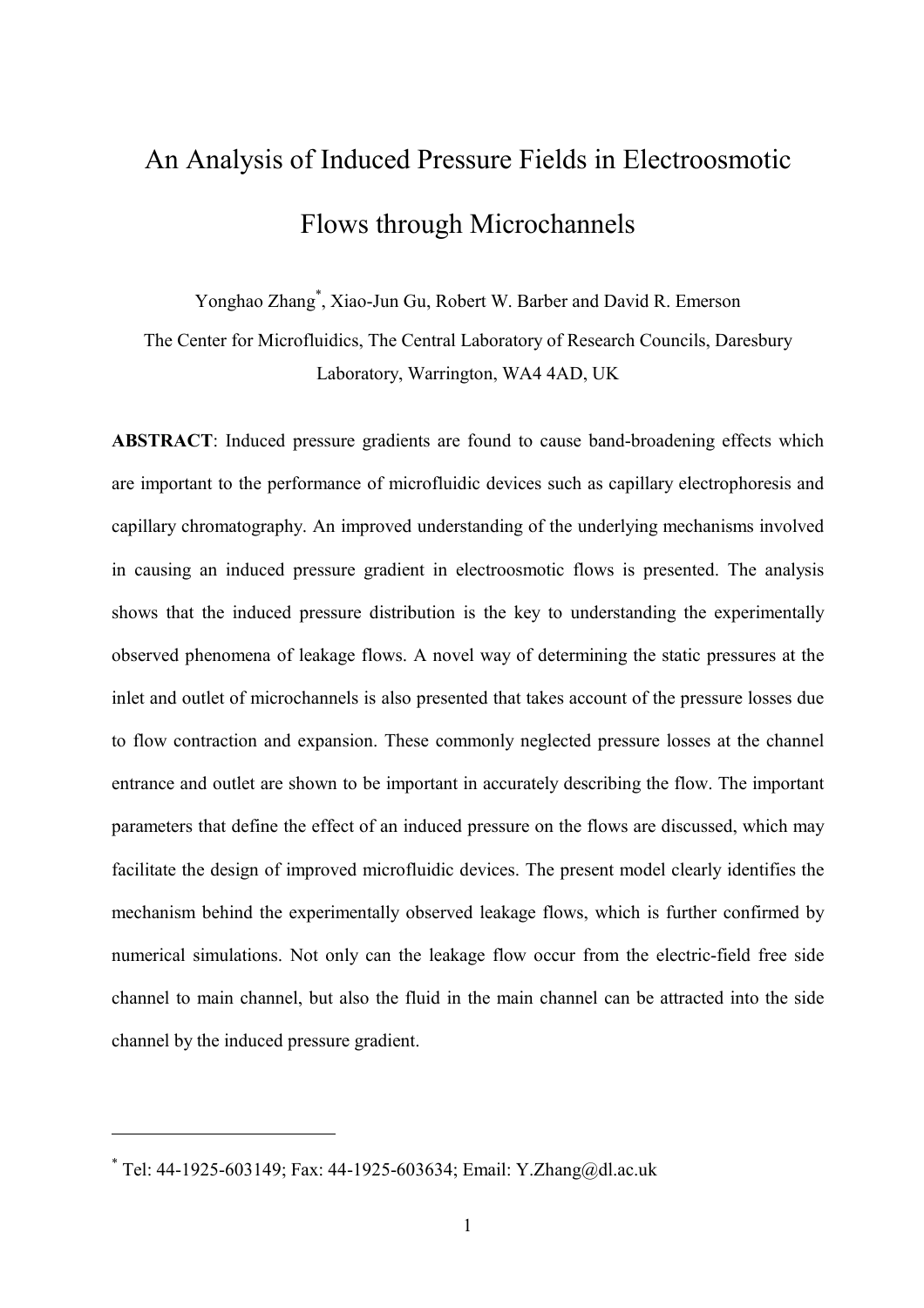Key words: electroosmotic flow; microchannel; boundary conditions; creeping flow; entry flow.

### 1. INTRODUCTION

Experimental techniques associated with electroosmotic flow (EOF) through micro channels have been widely applied, e.g. capillary electrophoresis [1-5] and capillary chromatography [6-9]. The benefits of these microfluidic devices are the dramatic reduction of reagent consumption, analysis time and sample dispersive effects. In an ideal EOF, the velocity profile is plug-like and the mean velocity is independent of the cross-sectional area if the electric double layer is much smaller than the characteristic length scale of the channel. In a conventional pressure driven flow, the velocity profile is parabolic and the mean velocity depends on the cross sectional area of the channel. Therefore, an EOF offers significantly less deleterious dispersive effects than a pressure driven flow in a channel. With appropriate application of electric potentials, its valveless control of fluid flow is a favored high performance sample separation technique [10-13].

However, an EOF is difficult to control due to complex nature of surface composition, buffer characteristics and external electric fields [14]. Apart from these factors, the control of the EOF is also affected by fluid hydrodynamics. One problem that arises when using an EOF in channels with intersections is the contamination of the sample by the stationary liquid in the side channels. Leakage flows have been observed experimentally [1, 2, 10, 15, 16] from electrical field free side channels into the main streams where electric fields were applied. In these observations, the amount of leakage depended on the layout of the channels and it was attributed to hydrodynamic effects other than molecular diffusion. Because the side channel is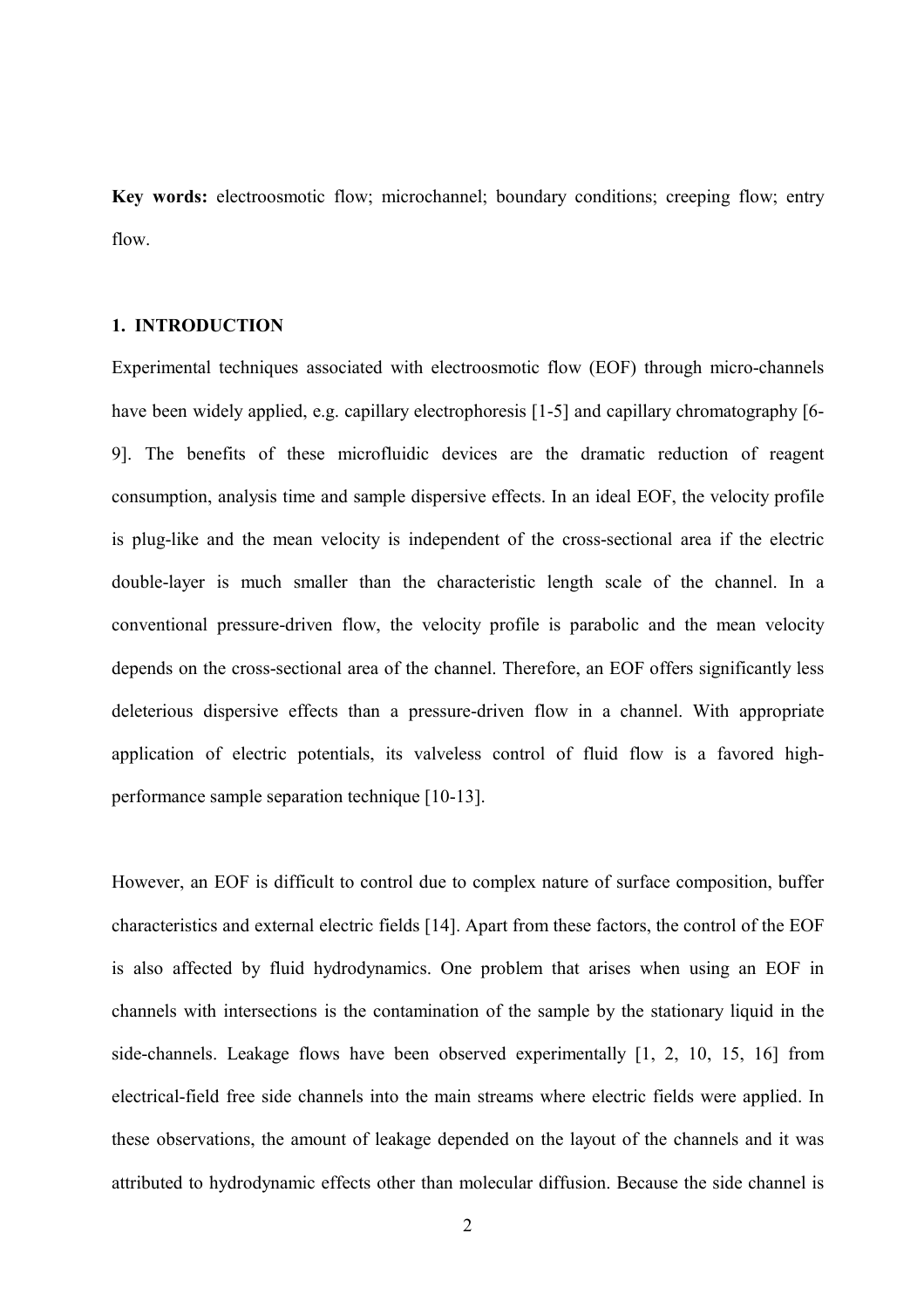electric field free, the leakage flow must be driven by a pressure gradient. Understanding the pressure distribution generated along the primary flow field is therefore the key to explaining this experimentally observed phenomenon. However, measuring the pressure field at such small scales, without disturbing the flow field, is very challenging. Theoretical predictions and numerical simulations can therefore play an important role in tackling this issue and recent theoretical and numerical analysis of EOFs in channels [17 27] has been making headway.

Previous simulations [20, 23] of a steady fluid flow in both straight and cross-sectional channels have assumed that the pressures at the entrance and the outlet were at atmospheric conditions. In a straight channel as shown in Figure 1a, the pressure gradient along the flow direction is therefore assumed zero by many researchers [19, 20, 23, 28]. However, as pressure can be induced by the flow, the pressure gradient along the channel needs to be considered. The physical mechanism is that the viscous dissipation of the fluid will cause an irreversible pressure loss at the channel inlet and outlet where flow contraction and expansion occur, which leads to a pressure difference at the channel inlet and outlet despite there being no applied pressure in the reservoirs. Because the fluid is driven out of the channel by a pressure gradient, the "electroosmotic pump" needs to build up this amount of pressure in the channel. The schematic diagram of pressure distribution along a straight channel can be seen in Figure 1b. The induced pressure gradient is dependent on the pressure losses, which needs to be determined as boundary conditions in the simulation. As a result, the assumption of environmental pressure at both channel inlet and outlet may lead to significant error and underestimate dispersive effects. Furthermore, the simulations with such pressure boundary conditions for intersectional channels failed to predict the leakage flow from the side channel that had been observed experimentally. A more recent simulation [25] adopted a different set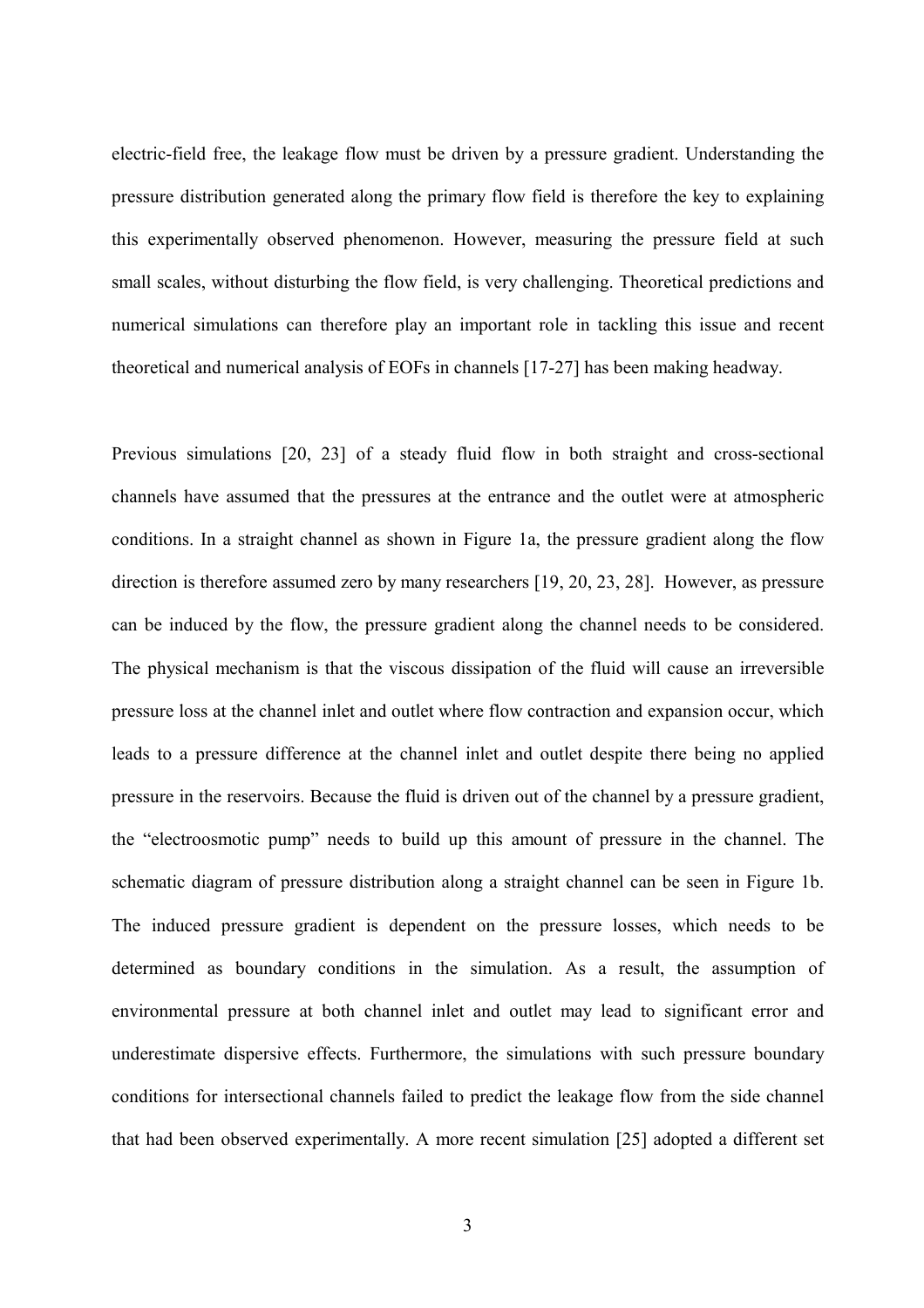of boundary conditions, where a zero pressure gradient was assumed at the channel inlet. This is physically insufficient because the fluid is drawn into the channel by a pressure gradient.

These two typical types of boundary conditions used in both Patankar and Hu [20] and Yang et al. [25] decoupled the flow at the channel entrance from the oncoming flow from the far field of the reservoirs. The error caused by these assumptions is not known [29], and the detected pressure rise by Yang et al. [25] may be attributed to the inaccuracy of the assumptions of boundary conditions. An understanding of the flow mechanism is therefore essential to establish an accurate and more physically representative numerical model.

Our analysis leads us to believe that the observed leakage is due to the pressure distribution which is caused by the fluid motion initially from rest. In this paper, the analysis focuses on pressure losses at the channel inlet and outlet which helps us to establish the boundary conditions. As these boundary conditions are applied to the flow in a straight channel, the key parameters that affect the flow dispersion will be clearly identified. Afterwards, an EOF through a T shaped channel that has no externally applied pressure in the reservoirs is numerically analyzed where the key factors associated with the leakage flow in general will be discussed.

In order to exclude other factors which affect the control of an EOF, we assume the zeta potential at the channel surface is ideally uniform and the electric double layer is negligibly smaller than the characteristic length scale of the channel. The fluid is assumed Newtonian and the flow is laminar.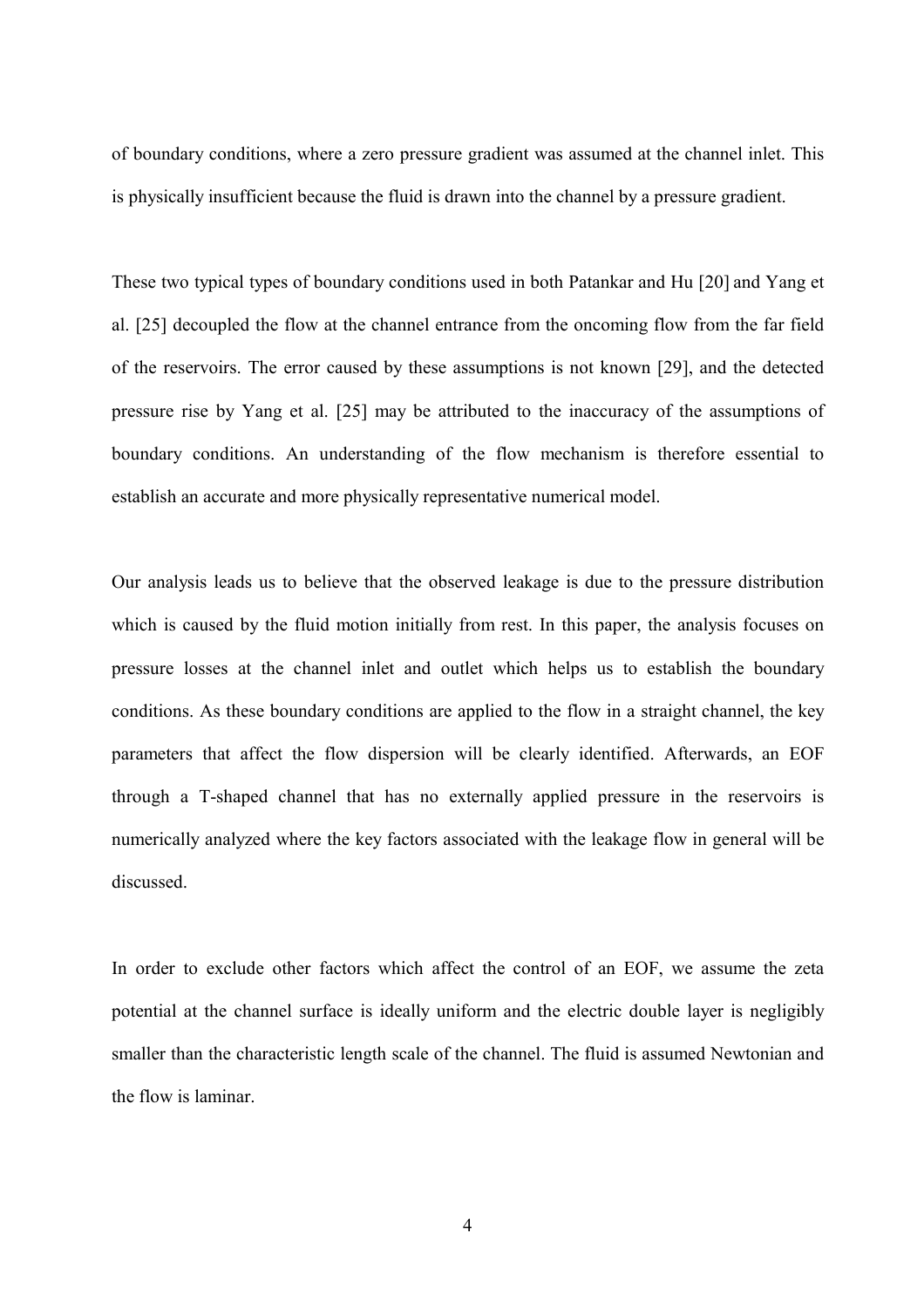### 2. MATHEMATICAL MODEL

The Navier Stokes equations can be employed to describe EOFs with a body force acting on the ions by the electrical field. The governing equations for an EOF are given by:

continuity equation:

$$
\nabla \cdot \mathbf{U} = 0,\tag{1}
$$

momentum equation:

$$
\rho \frac{DU}{Dt} = -\nabla p + \mu \nabla^2 U + \boldsymbol{F} \,, \tag{2}
$$

where U is the velocity;  $\rho$ , the fluid density;  $p$ , the static pressure;  $\mu$ , the viscosity. F is the electrical force acting on fluid, which is given by [20]

$$
F = -\rho_e \nabla(\psi + \phi), \tag{3}
$$

where  $\rho_e$  is the electric charge density;  $\psi$ , the electric potential due to the zeta potential at the wall;  $\phi$ , the applied electric field.

The applied electric field can be described by the Laplace equation, i.e. [20]

$$
\nabla^2 \phi = 0 \tag{4}
$$

The local net charge density  $\rho_e$  can be given by [20]

$$
\nabla^2 \psi = -\rho_e/\varepsilon \,,\tag{5}
$$

where  $\varepsilon$  is the electric permittivity of the solution. The classical Poisson-Boltzmann equation is used to govern the distribution of the electric potential,  $\psi$ , as

$$
\nabla^2 \psi = k^2 \psi \,, \tag{6}
$$

where  $k^{-1}$  is called the Debye length, which is used to describe the characteristic thickness of the double layer. Substituting Eq. [6] into Eq. [5], we get

$$
\rho_e = -\varepsilon k^2 \psi \,. \tag{7}
$$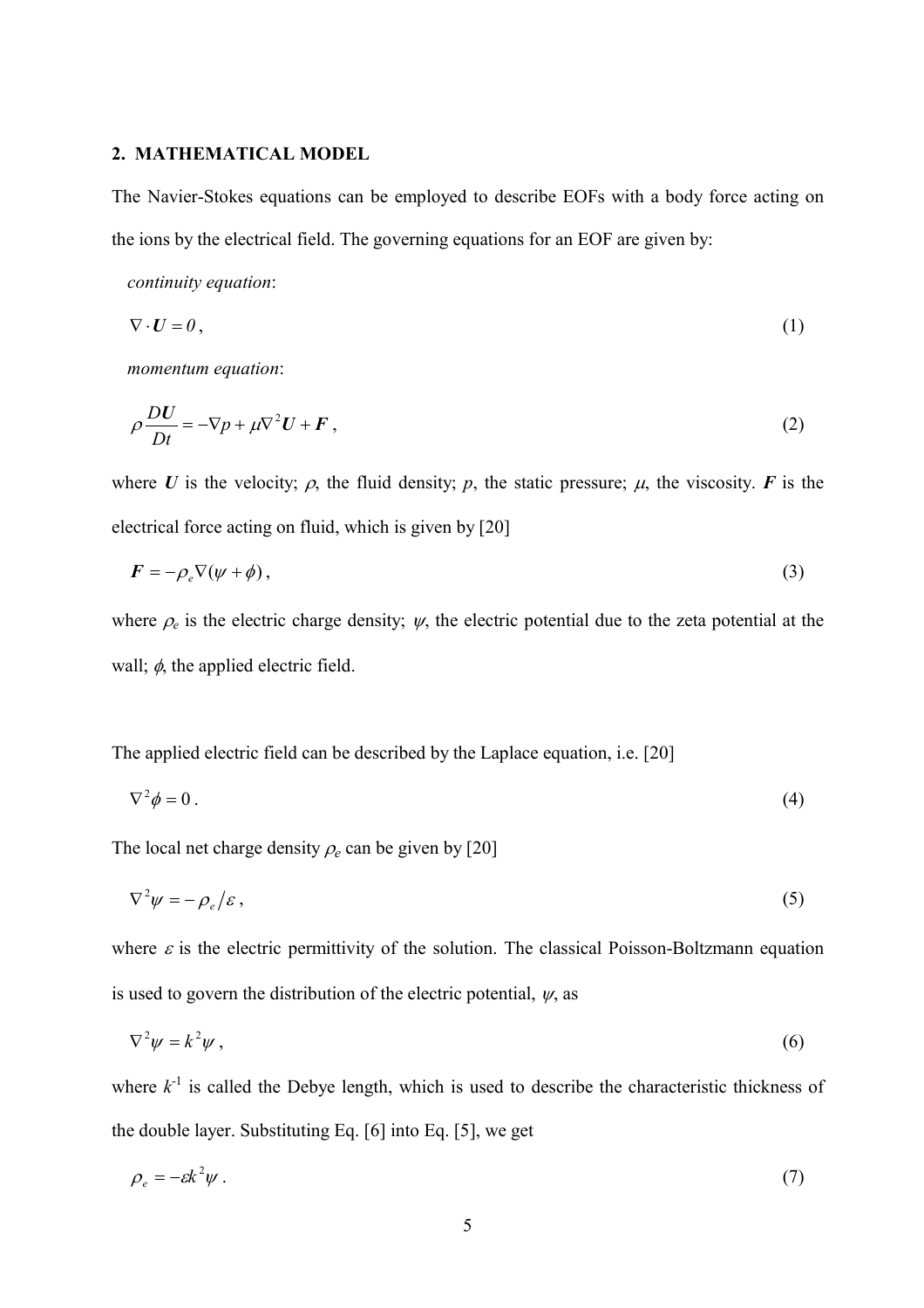The details and limitation of the adopted theory for EOFs can be referred to Hunter [30].

### 3. PRESSURE LOSSES AT CHANNEL INLET AND OUTLET

In order to determine the flow field of an EOF, we need to solve equations [1-7] with proper boundary conditions at the channel inlet and outlet. Eq. [4] is independently solved for the applied electric field,  $\phi$ . With  $\rho_e$  and  $\psi$  determined by Eqs [6, 7], the electric force acting on the fluid is readily obtained by solving Eq. [3]. Afterwards, a standard Navier Stokes flow solver can be used to solve equations [1, 2] for the fluid velocity and pressure fields. However, the boundary conditions at the channel inlet and outlet have been an arguable issue for the simulation of microfluidic flows. For example, for a steady flow without imposed pressure on the reservoirs, Patankar and Hu [20] asserted the atmospheric pressure at the channel inlet and outlet. Recently, Yang et al. [25] assumed a zero pressure gradient in the channel longitudinal direction at the inlet. These boundary conditions effectively decoupled the flow at the entrance from the oncoming flow outside the channel. The error caused by these assumptions might be small for a pressure driven flow especially with high Reynolds number. However, for creeping flows through microchannels driven by an electrical field, the error may lead to significant inaccuracy in predicting flow behavior. Due to the importance of the pressure field to a microfluidic flow, the pressure drop from the far field to the entrance must be taken into account as well as the amount of pressure drop needed to drive the flow out of the channel to the reservoirs.

If we solve Eqs [1-7] for a straight channel with two connected reservoirs (as shown in figure 1), typical pressure contours at the channel inlet and outlet are given by figure 2 (for illustration purpose only). Here, we have used our own flow solver- $\mu$ -Thor 2.0 and the flow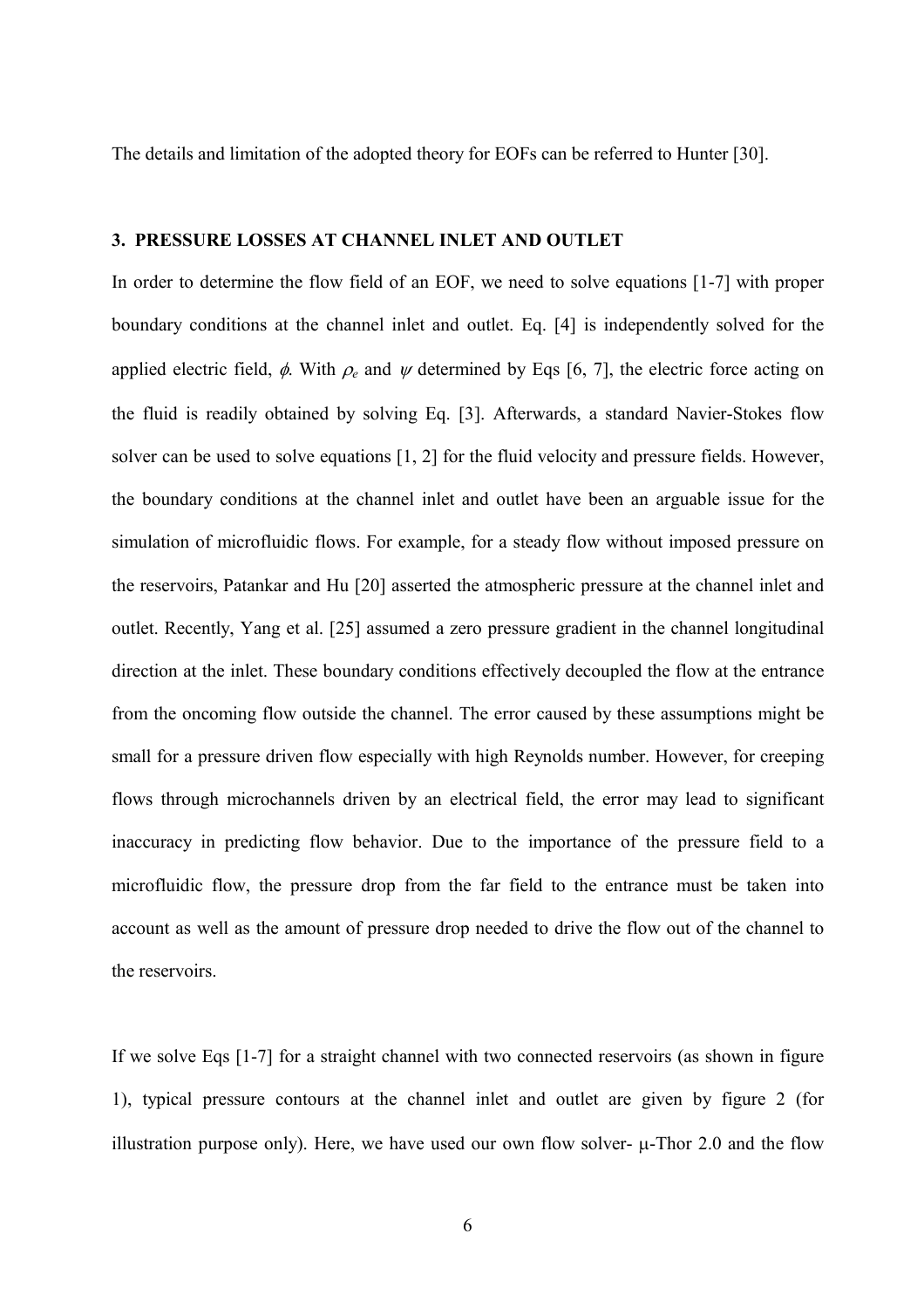solver of CFD ACE [31], which employ classical SIMPLE algorithms. Both solvers give the same answers for the creeping flows considered in this paper. The details of the SIMPLE algorithms are widely available, e.g. Ferziger and Perić [32]. Because the atmospheric pressure conditions can be applied at the free surface of the reservoirs, the error introduced by asserting boundary conditions at the channel inlet and outlet is avoided. However, computational cost is huge because the size of reservoirs is usually orders larger than the microchannel depth. We can see that there are flow development regimes at the channel inlet and outlet where the pressure distribution is not uniform in the  $\nu$  direction. However, the flow development length,  $l_d$ , is small in comparison to the channel length, L, for creeping flows. For a pressure driven creeping flow, the flow development length,  $l_d$ , is 0.63d, where d is the thickness of channel [33]. Therefore, fully-developed flow status is quickly established and the pressure becomes uniform in the  $\nu$  direction (outside of the electric double layer). If we can determine the pressure at the end of the flow development regime, the pressure boundary conditions at the channel inlet can be established where the pressure distribution in the  $\nu$  direction is uniform (see figure 2). This approach effectively sidesteps the problematical flow development regime but still captures the channel end effect on the channel main flow regime. If the prime interest is within the flow development regimes at the channel inlet and outlet, this approach is not appropriate. Otherwise, the pressure at the inlet can be determined as

$$
p_{in} = P_0 - \Delta P_{in},\tag{8}
$$

where  $p_{in}$  is the pressure at the end of flow development regime so that it is uniform in the y direction, and

$$
\Delta P_{in} = \rho \frac{1}{2} \overline{u}_{in}^2 + \delta p_{in},\tag{9}
$$

where  $\bar{u}_m$  and  $\delta p_m$  are the mean velocity and the pressure loss at the entrance respectively. The first term on the right hand is the reversible kinetic energy which can be neglected for a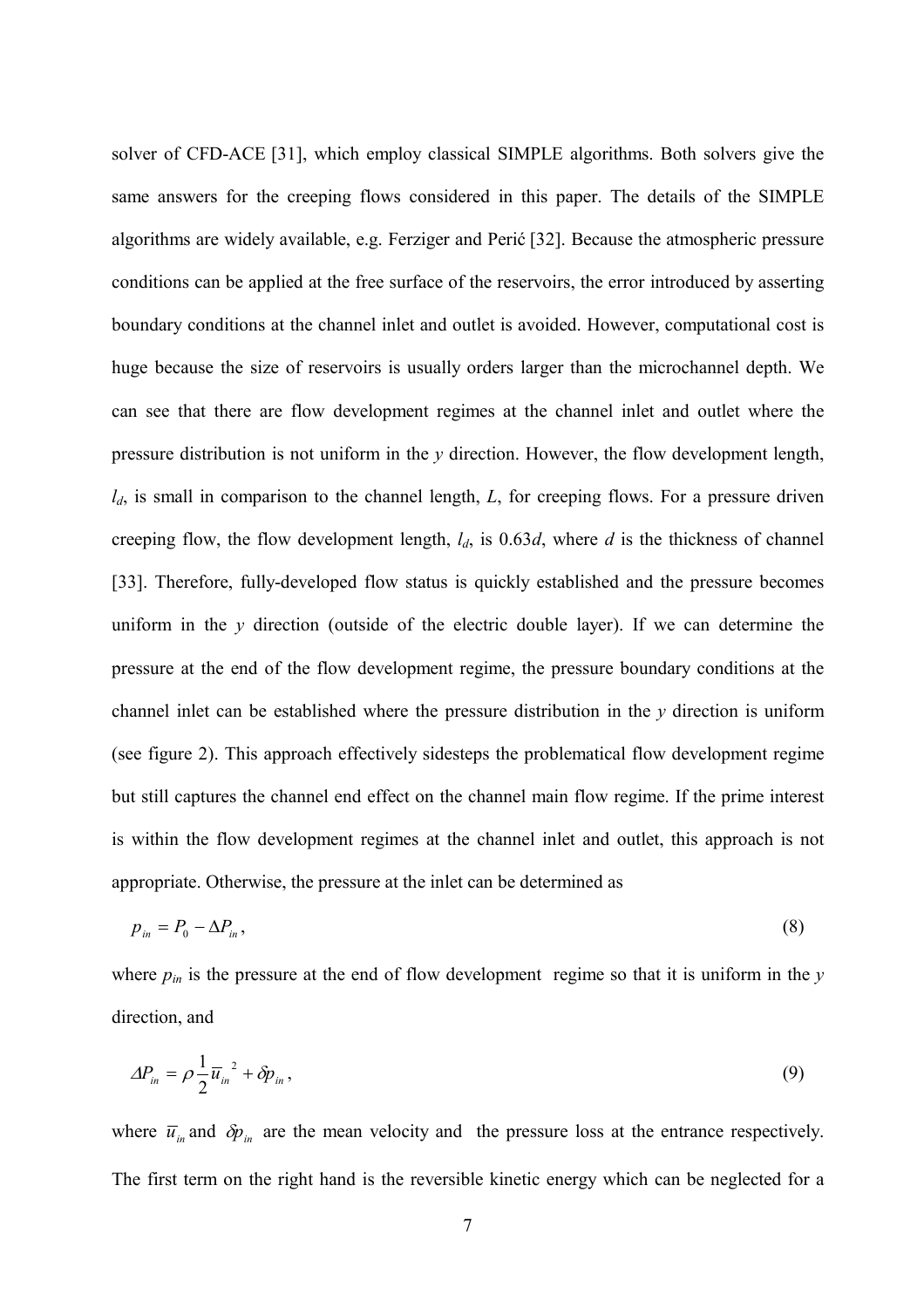creeping flow. The expression for the pressure loss  $\delta p_{in}$  depends on the channel geometry. For a creeping flow through a infinitely thin slit, the total pressure loss due to flow contraction and expansion has been determined theroetically by Roscoe [34]

$$
\delta p_{\text{total}} = \frac{32}{\pi} \frac{\mu \overline{U}}{d},\tag{10}
$$

where  $\overline{U}$  is the mean velocity in the slit. Again, the inertial effect on the pressure loss is negligible. The pressure losses due to flow contraction and expansion through a slit are very similar to those at the channel inlet and outlet, so that Eq. [10] can be used to determine the pressure boundary conditions for a channel.

Because we consider a flow through a long channel with small flow development length here (the boundary conditions at the inlet are to be established at the end of small flow development regime), apart from the pressure loss caused by flow contaction, the extra pressure loss due to friction with the channel wall and the extra pressure gain due to the work done by the electric force on fluid have to be taken into account. However, since the flow development length is small  $(l_d=0.63d$  for a pressure driven creeping flow), the pressure loss,  $\delta p_f$  due to friction with the channel wall in this regime may be less significant than the pressure loss due to the flow contraction. Moreover, once the fluid enters the channel, the work done by the electric force on the fluid will build up a pressure,  $\delta p_e$ , which may offset the pressure loss in the flow development regime. Therefore, we assume  $\delta p_f + \delta p_e = 0$  here, which may be a first order approximation and thorough investigation is undergoing. Since the flow is creeping and driven in and out by pressure gradients, the pressure loss at the channel inlet may be expected as the half of that given by Roscoe [34], i.e.

$$
\delta p_{in} = \frac{16}{\pi} \frac{\mu}{d} \overline{u}_{in} \,. \tag{11}
$$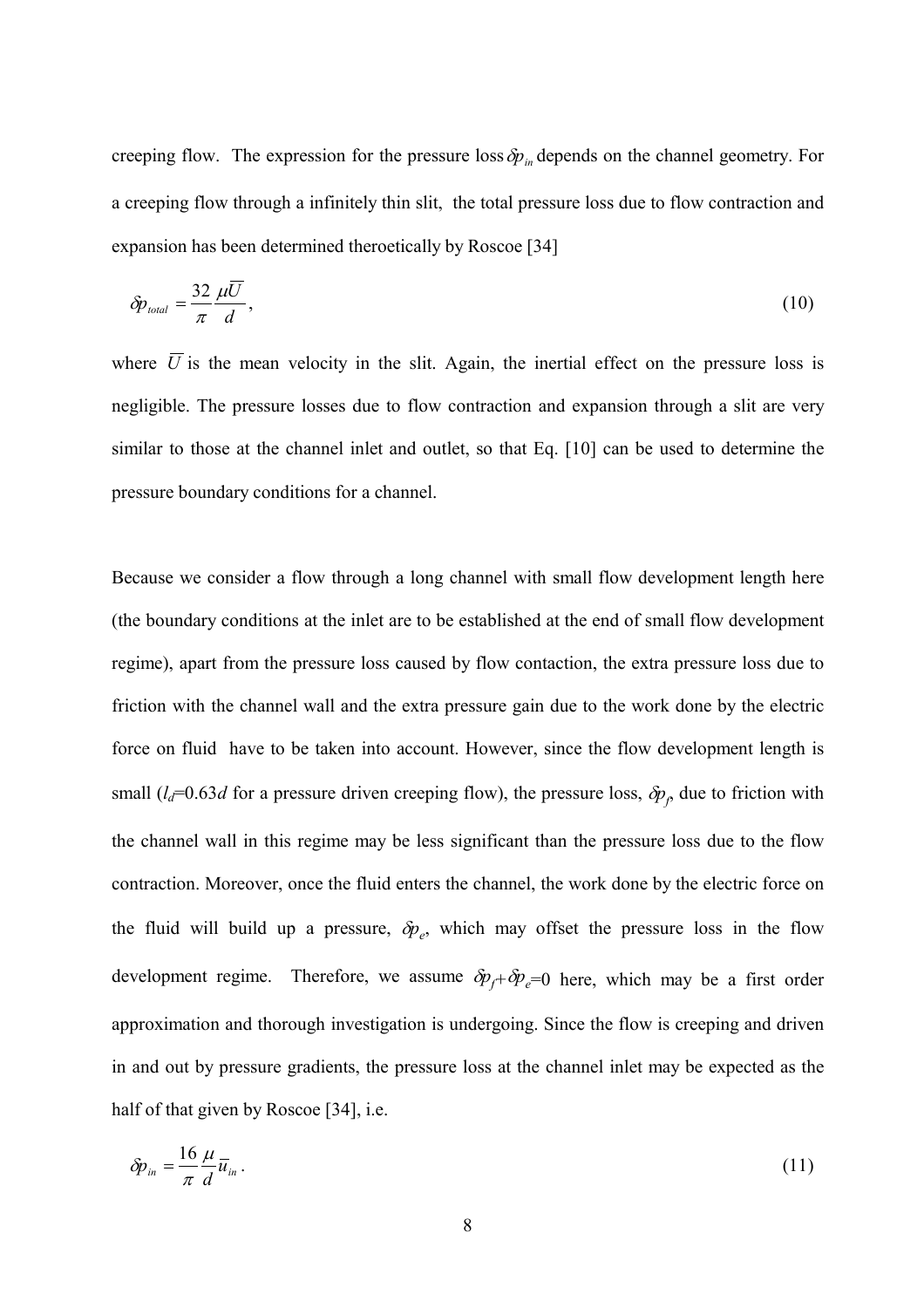When Reynolds number increases, the inertial effect becomes important and cannot be ignored. As Happel and Brenner [35] showed, the pressure loss is no longer linearly proportional to mean velocity once the Reynolds number is greater than 1.6. The typical Reynolds number in a microfluidic flow is less than 1.0, the inertial effect on the pressure loss can therefore be ignored in the present study.

Similarly, the pressure at the channel outlet can be determined by

$$
p_{\text{out}} = P_0 + \Delta P_{\text{out}}\,,\tag{12}
$$

$$
\Delta P_{out} = \frac{16}{\pi} \frac{\mu}{d} \overline{u}_{out},\tag{13}
$$

where  $\bar{u}_{out}$  is the mean velocity at the outlet. Because the flow from the outlet to the far field down stream is driven by the pressure gradient which inevitably causes a pressure loss  $\Delta P_{out}$ , the same amount of pressure has to be generated by the electrokinetic pump in order to allow the fluid move out of the channel to the down stream. Eqs [11, 13] could be very close approxiamtions for the pressure loss due to flow contraction and expansion at the channel inlet and outlet.

Equations [8, 9, 11-13] can serve as pressure boundary conditions for an EOF at the channel inlet and outlet. Because the pressure is coupled with averaged velocities which are not known a priori, iterations are needed to solve the pressure and velocity field. These boundary conditions can avoid huge computational cost of solving whole reserviors but still capture the flow characteristics such as induced pressure gradients.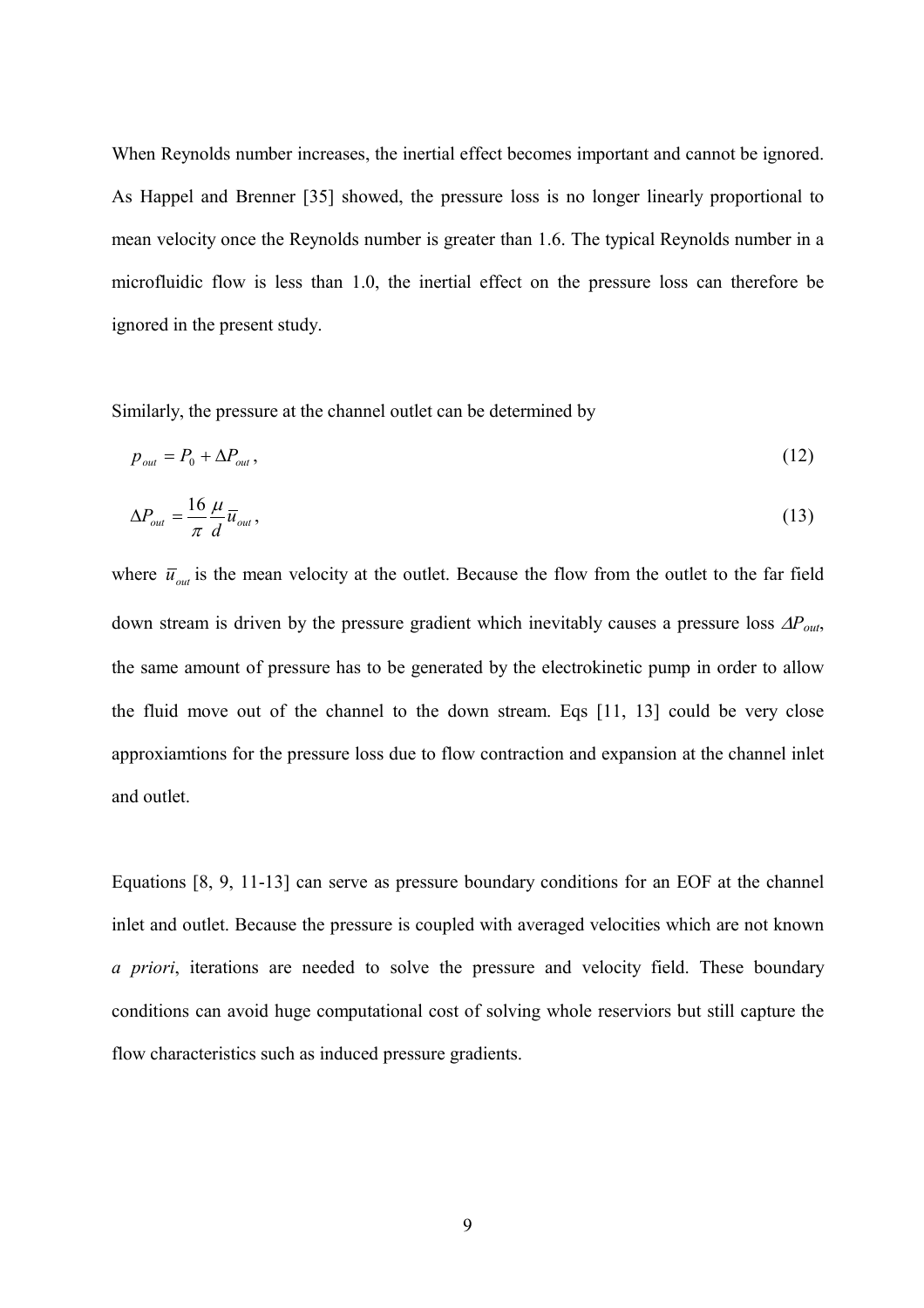### 4. AN EOF THROUGH A STRAIGHT CHANNEL

As shown in figure 1a, the reservoirs are much larger than the microchannel, so that the flow can rapidly reach the steady state. Now we can apply above pressure boundary conditions to solve Eqs [1-7] for an EOF in the straight channel. With these boundary conditions, we can solve the fully developed flow regime in the channel. Therefore, the momentum Eq. [2] can be simplised as

 $x$  direction:

$$
-\frac{\partial p}{\partial x} + \mu \frac{\partial^2 u}{\partial y^2} - \rho_e \frac{\partial (\psi + \phi)}{\partial x} = 0.
$$
 (14)

 $y$  direction:

$$
-\frac{\partial p}{\partial y} - \rho_e \frac{\partial (\psi + \phi)}{\partial y} = 0.
$$
 (15)

Eqs [14] and [15] require  $\frac{\partial}{\partial x} \left[ \frac{\partial p}{\partial x} \right] = 0$  $\overline{\phantom{a}}$  $\overline{\mathsf{L}}$  $\overline{\phantom{a}}$ ∂ ∂ ∂ ∂  $\mathbf{x}$  $\overline{p}$  $\frac{\partial P}{\partial x}$  = 0 and  $\frac{\partial P}{\partial x}$  = 0 ╛  $\overline{\phantom{a}}$ L L L ∂ ∂ ∂ ∂  $\mathcal{V}$  $\overline{p}$  $\mathbf{x}$ , the pressure field can therefore be

expressed as

$$
p(x, y) = C_1 x + C_2 + f(y),
$$
\n(16)

where  $C_1$  and  $C_2$  are constants. The local net charge density  $\rho_e$  decays rapidly within the eletric double layer. Becaue the electric double layer is assumed here very small in comparison to the characteristic length scale of the channel,  $d$ , the gradient of pressure in the  $y$  direction can be neglected outside the electric double layer. Because  $\partial \psi / \partial x$  is zero due to uniform distribution of zeta potential, substituting Eq. [16] into Eq. [14] leads to

$$
-C_1 + \mu \frac{\partial^2 u}{\partial y^2} - \rho_e \frac{\partial \phi}{\partial x} = 0.
$$
 (17)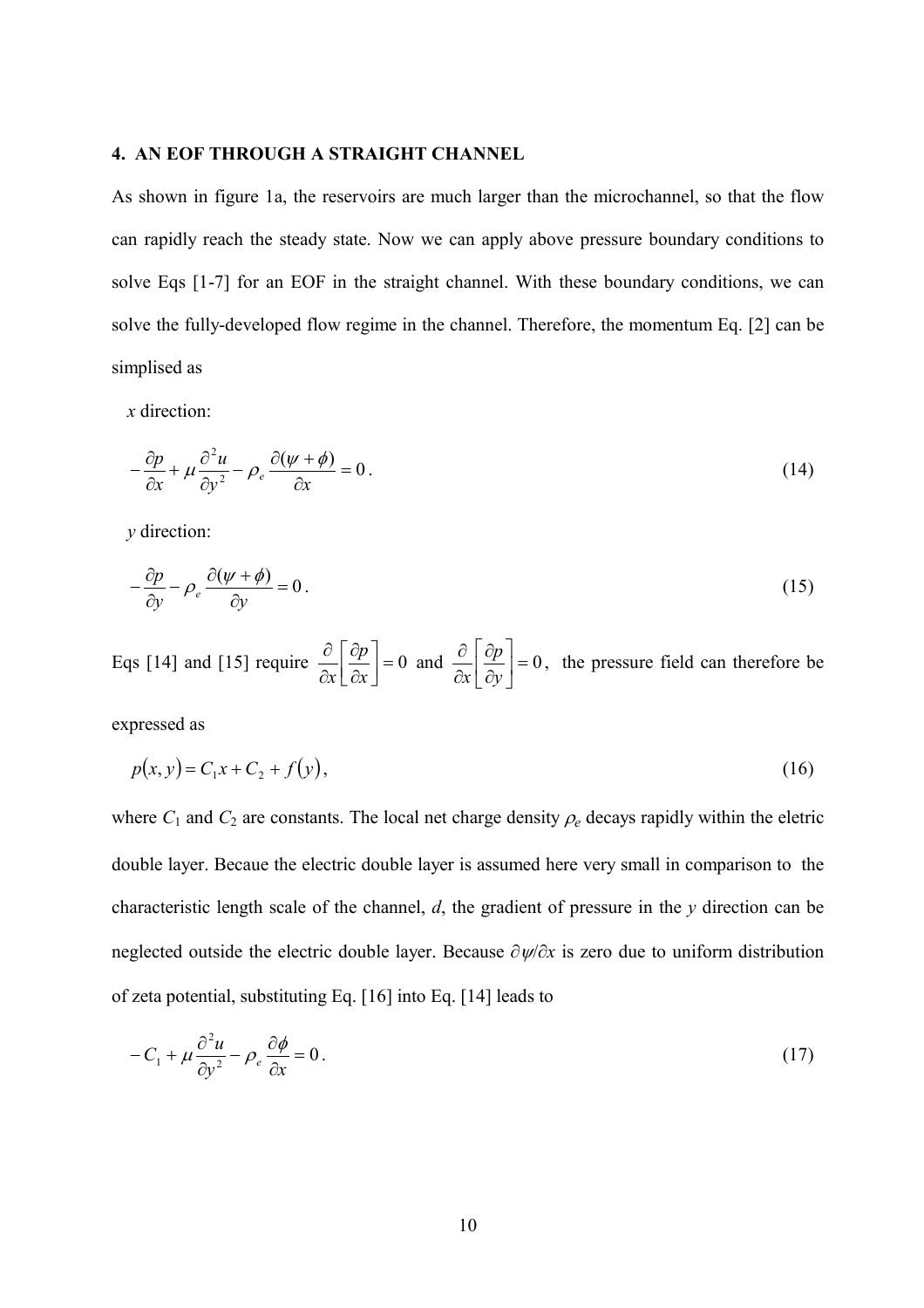If there is no applied pressure at the reserviors, most common assumption is that  $C_1$  is zero. However, the irreversible viscous pressure losses occur at the channel inlet and outlet because of sudden flow contraction and expansion. The schematic diagram of pressure distribution along the central line of the channel from the far flow field of reserviors can be seen in figure 1b. The electrokinetic forces act the same role as a conventional pump where this "electrokinetic pump" compensates not only the frictional kinetic energy loss along the channel but also the pressure losses at the channel inlet and outlet. Because of the existence of a pressure difference between the channel inlet and outlet, the axial velocity profile at the steady and fully developed regime becomes

$$
u = \frac{\partial \phi}{\partial x} \frac{\varepsilon \zeta_0}{\mu} \left\{ 1 - \frac{\cosh(-Ky/d)}{\cosh(-K/2)} \right\} - \frac{C_1 d^2}{8\mu} \left\{ 1 - 4(y/d)^2 \right\},\tag{18}
$$

where  $\zeta_0$  is the zeta potential at the surface and  $K=\kappa d$ .

If the pressure gradient,  $C_1$ , can be determined, the axial velocity profile can be readily expressed by Eq. [18]. This pressure gradient depends on pressure loss at both channel inlet and outlet due to flow contraction and expansion. For the flow in a straight channel considered here,  $\overline{u}_{in} = \overline{u}_{out} = \overline{u}$ . Note, this averaged velocity includes not only electoosmotic velocity but also induced pressure driven velocity. Combining Eqs [8, 9, 11 13], the amount of pressure generated by the "electrokinetic pump" is

$$
\delta p \approx \frac{32}{\pi} \frac{\mu}{d} \overline{u} \ . \tag{19}
$$

If the channel is long enough that the entry flow developing length is considerably small, the pressure gradient along the pipe, i.e.  $C_1$ , can be estimated by

$$
C_1 = \frac{\delta p}{L} \approx \frac{32}{\pi} \frac{\mu}{dL} \overline{u} \ . \tag{20}
$$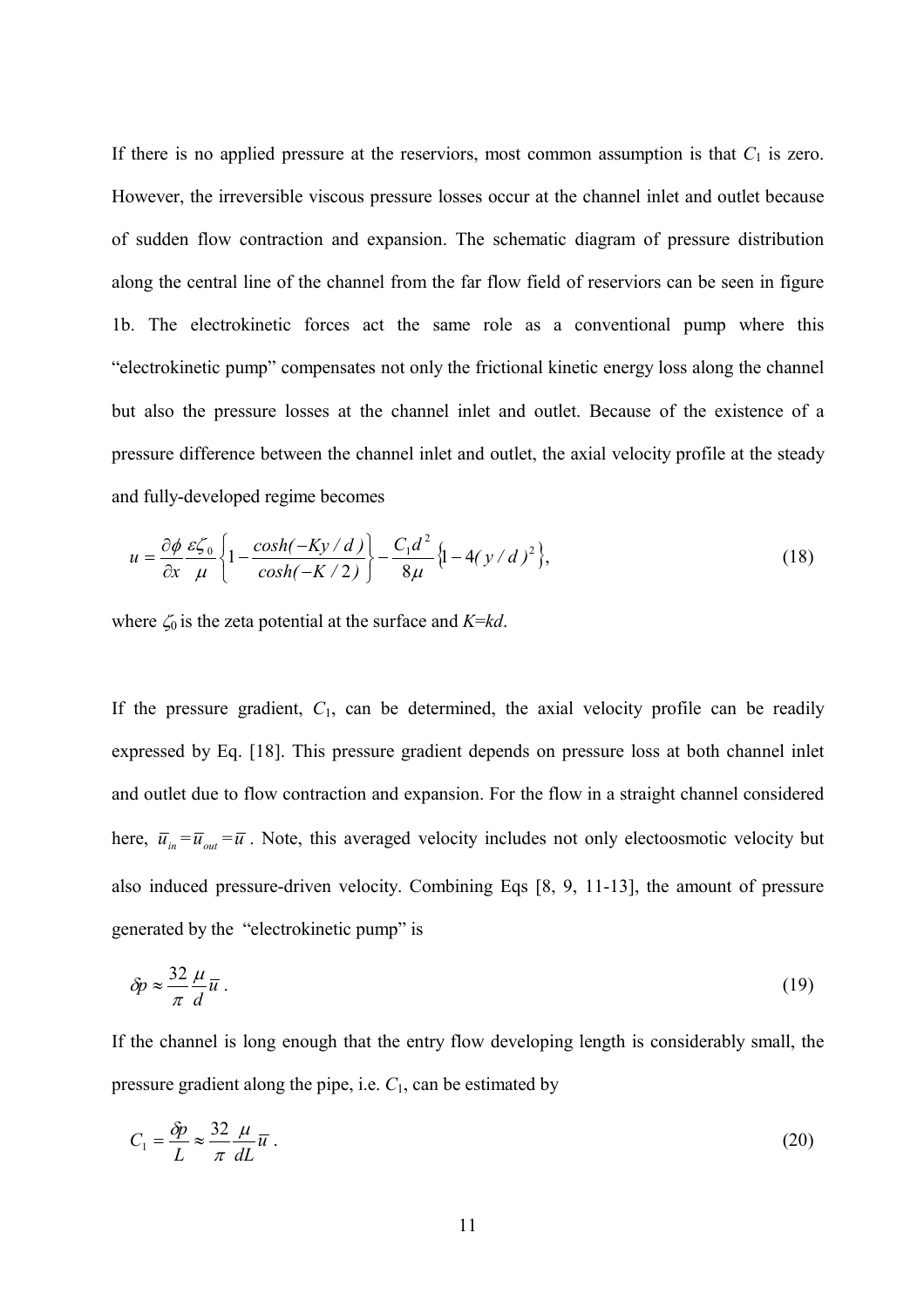From Eq. [18], it is readily shown that  $C_1$  can be neglected, only if

$$
\frac{\partial \phi}{\partial x} \varepsilon \zeta_0 \gg \frac{C_1}{8} d^2. \tag{21}
$$

This equation is actually comparing the magnitude of the electroosmotic velocity and the maximum velocity due to the induced pressure gradient. At the condition that  $C_1$  is zero, the mean velocity  $\bar{u}$  in a straight channel is

$$
\overline{u} = u_0 \left\{ 1 - \frac{2\sinh(K/2)}{K\cosh(K/2)} \right\}.
$$
\n(22)

where  $\mu$  $\phi_0 = \frac{\partial \phi}{\partial x} \frac{\varepsilon \zeta_0}{\mu}$  $\mathfrak u$ ∂  $=\frac{\partial \phi}{\partial \phi} \frac{\varepsilon \zeta_0}{\partial \phi}$ . Because the electric double layer considered here is very small compared to channel height, d,  $\bar{u}$  is very close to  $u_0$ . Substituting Eq. [20] into Eq. [21], a criterion is obtained to judge whether the induced pressure gradient can be neglected in the straight channel flow:

$$
C_r = \frac{4}{\pi} \frac{d}{L} \ll 1,\tag{23}
$$

Eq. [23] clearly shows whether the pressure gradient can be neglected mainly depends on the aspect ratio of the channel length and width  $(L/d)$ .

For a creeping flow, the pressure loss is a linear function of velocity as shown in Eq. [19], therefore, we can integrate Eq. [18] to get the averaged velocity. With the aid of Eq. [20], we can determine the pressure gradient as

$$
C_1 = \frac{96\varepsilon \zeta_0}{3\pi L + 8d} \frac{\partial \phi}{\partial x} \left[ 1 - \frac{2\sinh(K/2)}{K\cosh(K/2)} \right].
$$
 (24)

Therefore, the velocity profile in the fully developed flow regime can now readily be solved by Eqs. [18, 24]. The influence of  $L/d$  on the velocity profile can be seen in figures 3. It is shown that increasing the aspect ratio of  $L/d$  is the most efficient way to minimise the flow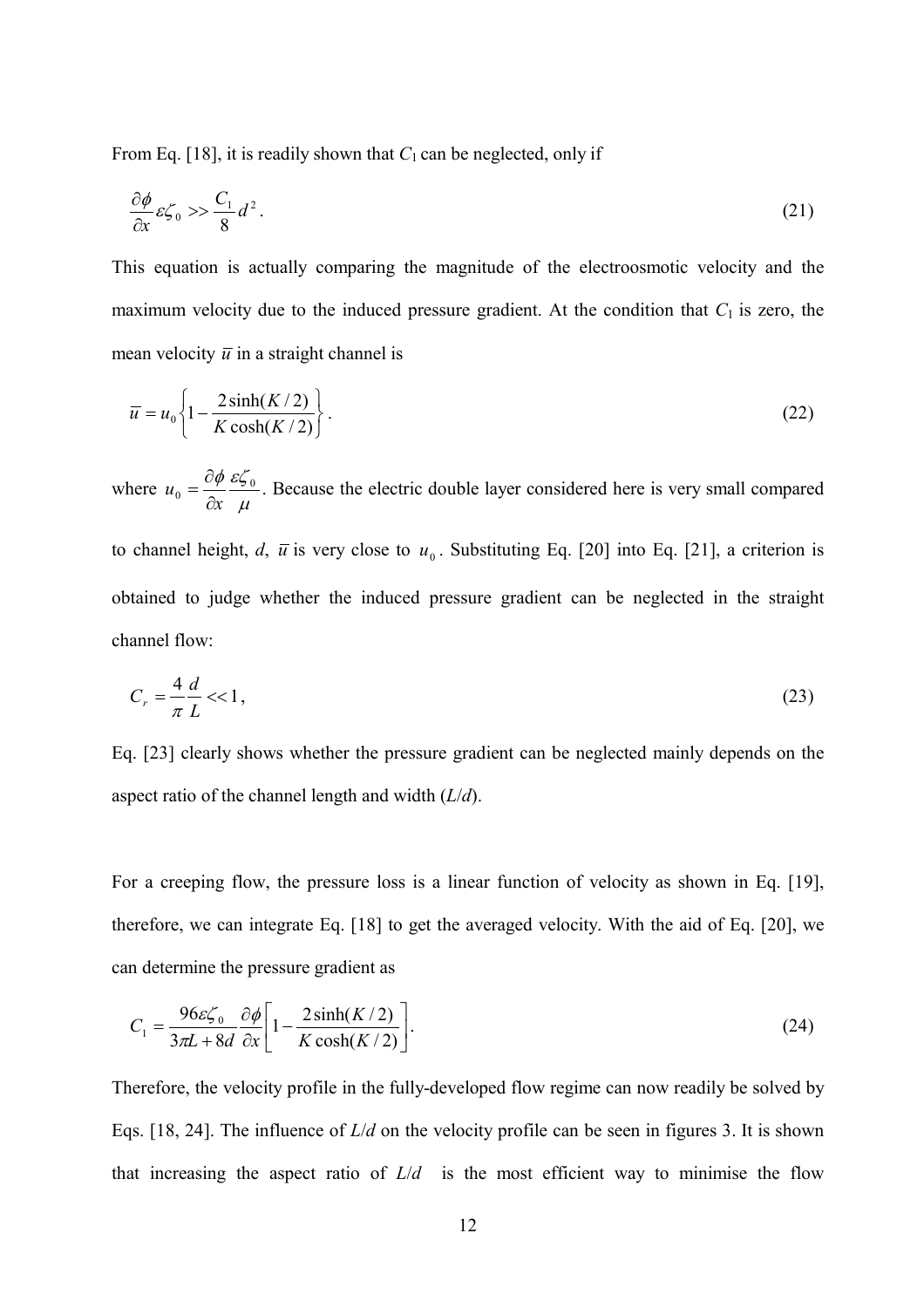dispersion. We may recommend that the ratio of  $L/d$  should not be less than 100 in order to have an ideal plug-like velocity profile. Short  $L/d$  has a so-called end effect to the velocity profiles, which has been experimentally confirmed [36]. Simply setting the pressure gradient to zero could lead to significant inaccuracy in numerical simulation results, especially for the channel with a small value of  $L/d$ .

The induced pressure will decrease the flow rate. The volume flow rate without induced pressure is

$$
Q_0 = \int_{-d/2}^{d/2} \frac{\partial \phi}{\partial x} \frac{\varepsilon \zeta_0}{\mu} \left\{ 1 - \frac{\cosh(Ky/d)}{\cosh(K/2)} \right\} dy = d \frac{\partial \phi}{\partial x} \frac{\varepsilon \zeta_0}{\mu} \left\{ 1 - \frac{2 \sinh(K/2)}{K \cosh(K/2)} \right\}.
$$
 (25)

The volume flow rate reduction caused by the induced pressure is

$$
\delta Q = \frac{C_1 d^3}{12\mu} \,. \tag{26}
$$

Because the velocity due to induced pressure is very small compared to the electroosmotic velocity, the reduction rate can be estimated as

$$
\frac{\delta Q}{Q_0} = \frac{2}{3} C_r / \left\{ 1 - \frac{2 \sinh(K/2)}{K \cosh(K/2)} \right\}.
$$
\n(27)

If the Debye length is negligibly small compared to d, then  $\delta Q/Q_0 \approx 2/3C_r$ . Therefore  $C_r$  can also be used to estimate the reduction of the volume flow rate due to the induced pressure. The effect of  $L/d$  on reduction of volume flow rate is shown in figure 4. It is shown that increasing  $L/d$  will reduce the flow reduction rate.

### **5. LEAKAGE FLOW IN A T-CHANNEL**

Figure 1b shows, for an EOF, the pressure at the channel inlet is less than the reference pressure,  $P_0$  (which is the value at the far field of the reservoirs), while at the outlet it is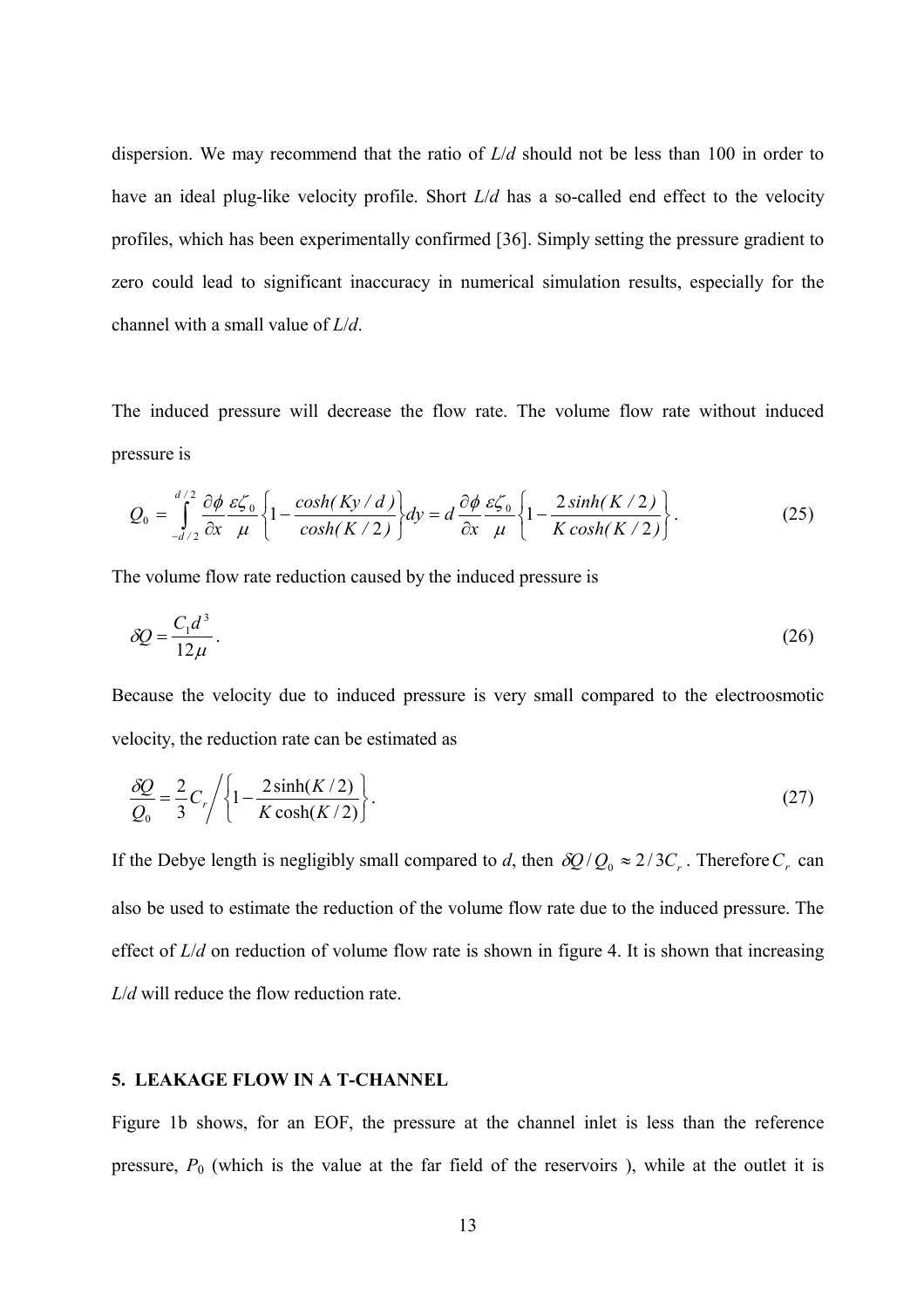greater than  $P_0$ . Therefore, if this straight channel is connected by a side channel which has no imposed pressure (i.e. the pressure at the far field of the reservoir is also  $P_0$ ) and electric-field free, the contagious flow will occur between the side channel and the main channel due to the induced pressure difference. The leakage flow will be expected from the side channel to the main channel if the intersection is closer to the inlet of main channel while it will be directed from the main channel to the side channel if the intersection is closer to the outlet of the main channel. Harrison et al. [2] and Fan and Harrison [15] reported that the leakage from the side channel to the main channel depends on the location of the intersection. They found noticeable amount of leakage when the intersection was close to the inlet of the main channel. No leakage from the side channel was detected when the intersection was close to the outlet of the main channel. In the latter case, we believe they would have detected the leakage actually from the main channel to the side channel. Because leakage flows are driven by pressure gradients, numerically analysis of the pressure distribution along the  $x$  and  $y$  axises of T-channels is given below.

Here, the leakage flow between the main and side channels of a T-shaped channel layout, as shown in figure 5, will be tackled in general. The location of the intersection is  $L_1 = L_2$ ,  $L_1 = 2$  $L_2$ , and  $L_1$  =0.5  $L_2$  respectively. The electric field potentials at the reserviors 1 and 2 are 100 and 0 V. The side channels are electric field free. The uniform zeta potential is applied at the channel walls which is assumed –0.1 V.

For an EOF in a straight channel, the pressure gradient in the most of the flow field is constant and can be determined, which leads to the analytical solutions of the velocity profile. For the flow in a T channel, there is no analytical solution, numerical simulation is therefore adopted here. The numerical simulations are generally based on Eqs [1-7] with a set of boundary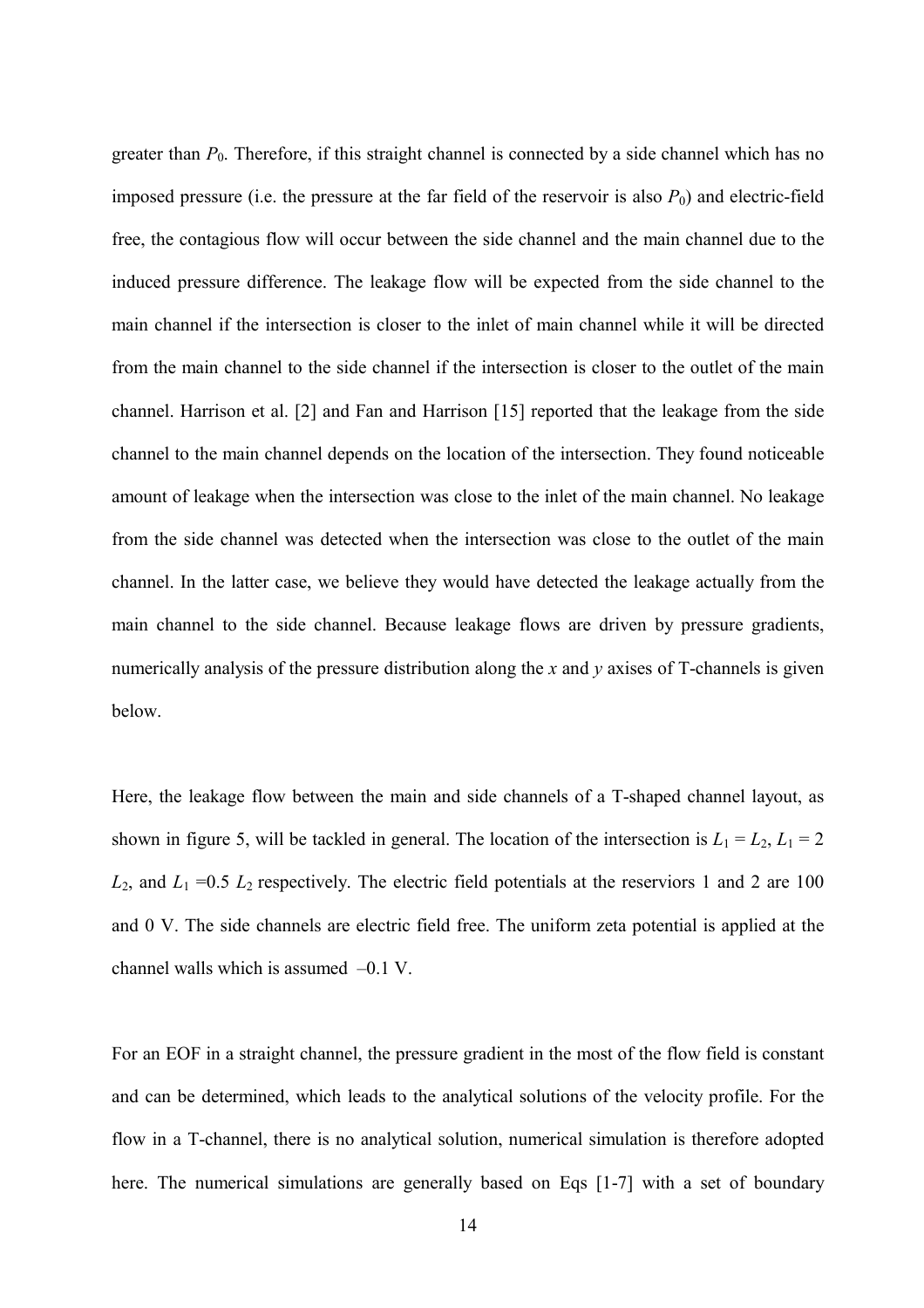conditions, which are essential components of the model. Non slip boundary conditions for the velocity are usually applied to the wall. Insulation boundary conditions at the reservoirs for potential  $\psi$  and at the channel walls for external electric field  $\phi$  are also applied [20].

As discussed in the section 3, the pressure at the channel inlet and outlet is related to the averaged velocity, the channel thickness and the fluid viscosity. These pressure boundary conditions require the ratio of  $L/d$  to be sufficiently large, so that fully-developed boundary conditions can be applied at the end of the flow development regime. From Eqs [8 13], the boundary conditions for T channel can therefore be obtained as

$$
\text{Channel inlet at the reservoir 1:} \qquad \frac{\partial u}{\partial x} = 0, \qquad v = 0, \qquad p = P_0 - \frac{16}{\pi} \frac{\mu}{d} \overline{u}_{in}, \tag{28}
$$

Channel outlet at the reservoir 2 : 
$$
\frac{\partial u}{\partial x} = 0
$$
,  $v = 0$ ,  $p = P_0 + \frac{16}{\pi} \frac{\mu}{d} \overline{u}_{out}$ , (29)

Channel inlet or outlet at the reservoir 3: 
$$
\frac{\partial v}{\partial y} = 0
$$
,  $u = 0$ ,  $p = P_0 \pm \frac{16}{\pi} \frac{\mu}{d} \overline{v}_s$ , (30)

where  $\bar{u}_{in}$ ,  $\bar{u}_{out}$  and  $\bar{v}_s$  are the mean velocities at the channel inlet and outlet, and side channel respectively. If the leakage flow is from the reservoir 3 to the main channel, then pressure at the inlet is smaller than reference pressure  $P_0$  (negative sign in Eq. [30]), otherwise the pressure at the side channel outlet is larger than  $P_0$  (positive sign in Eq. [30]). These boundary conditions reflect the physical mechanisms governing the flow and are needed in theoretical and numerical solution to the flow field. Since the velocity field needs to be determined and the pressure at the channel inlets and outlets are coupled with the averaged velocities, interations are needed to solve the flow field. Here, the flow and electric solvers of CFD ACE [31] are used to solve the flow and electric fields.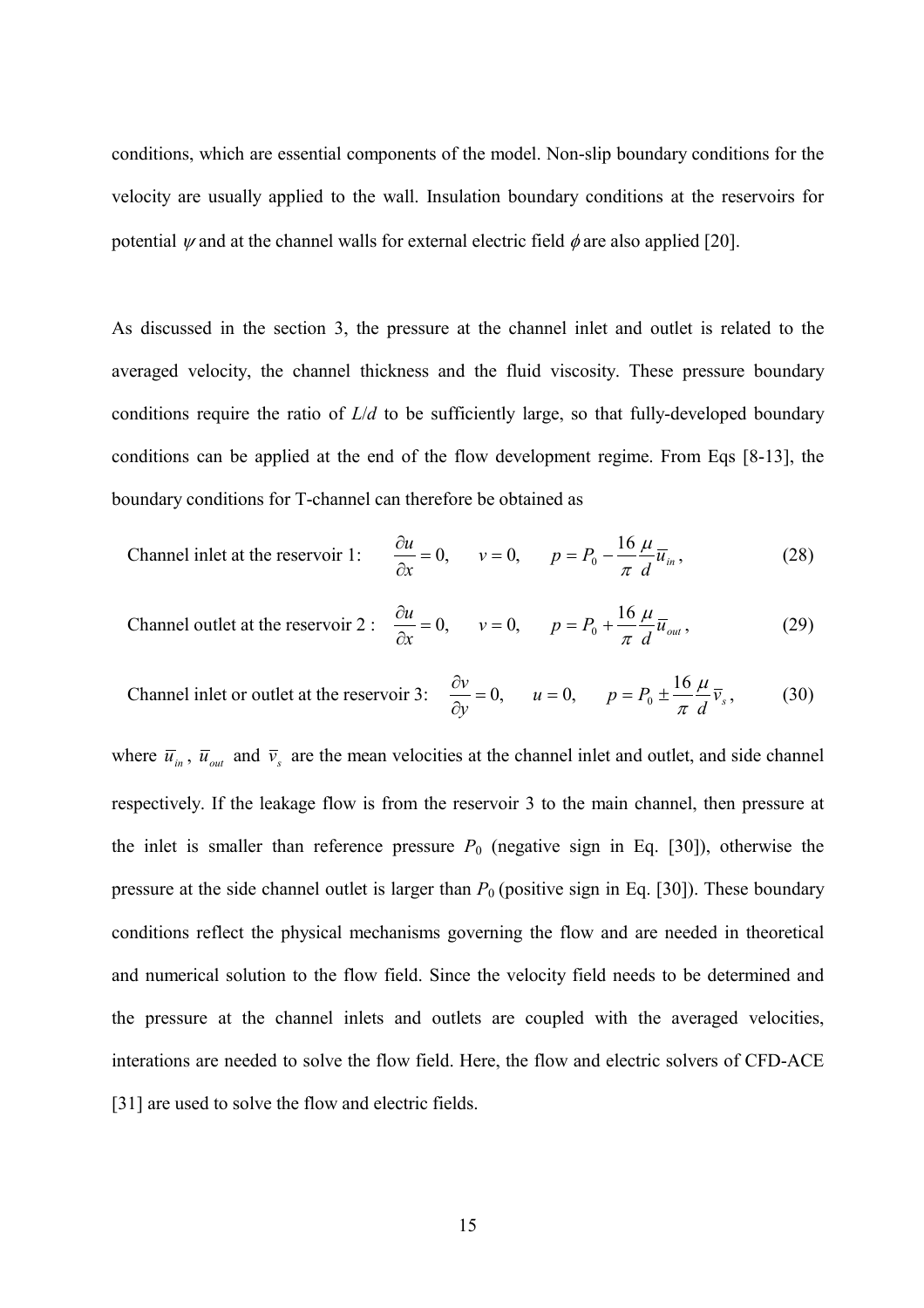The simulation results in the straight channel have shown that the induced pressure may have negligible influence on the flow if  $L/d$  is large. However, the induced pressure will still cause unexpected experimental phenomenon. For example, Fan and Harrison [15] observed a leakage flow from the side channels, despite how small it is, which could be due to the induced pressure.

In figures 6-8, comparisons of the pressure distribution along the x-axis and the  $y$ -axis between the models using the pressure boundary conditions as Patankar and Hu [20] where they assumed atmospheric pressure at the channel inlets and outlets and the present pressure boundary conditions as given by Eqs [28 30]. For the sake of clarity, we denote the model with boundary conditions of Patankar and Hu [20] as model 1 and the present model with pressure boundary conditions of Eqs [28 30] as model 2. In these simulations, Reynolds number is about 0.1, therefore the inertia effect is insignificant.

In figure 6, the intersection is in the middle of the main channel, i.e.  $L_1=L_2$ . The induced pressure gradients both in the *x*-axis and the *y*-axis predicted by the model 2 are larger than the model 1. Because the pressure gradient in the side channel in figure 6b is very small, the leakage is negligible for both models. Since the flow in the intersection area is also partially driven by the pressure gradient, we can see from figure 6a that the pressure is built up before the fluid enters the intersection area and then it drops to allow the fluid to move into the channel again. The mechanism of the pressure change due to sudden flow expansion and contraction at the intersection area is the same as that at the channel inlets and outlets. The result shown in figure 6a is another evidence that the pressure at the inlets and outlets should be different to the reference pressure,  $P_0$ . The pressure gradients in the intersection in the x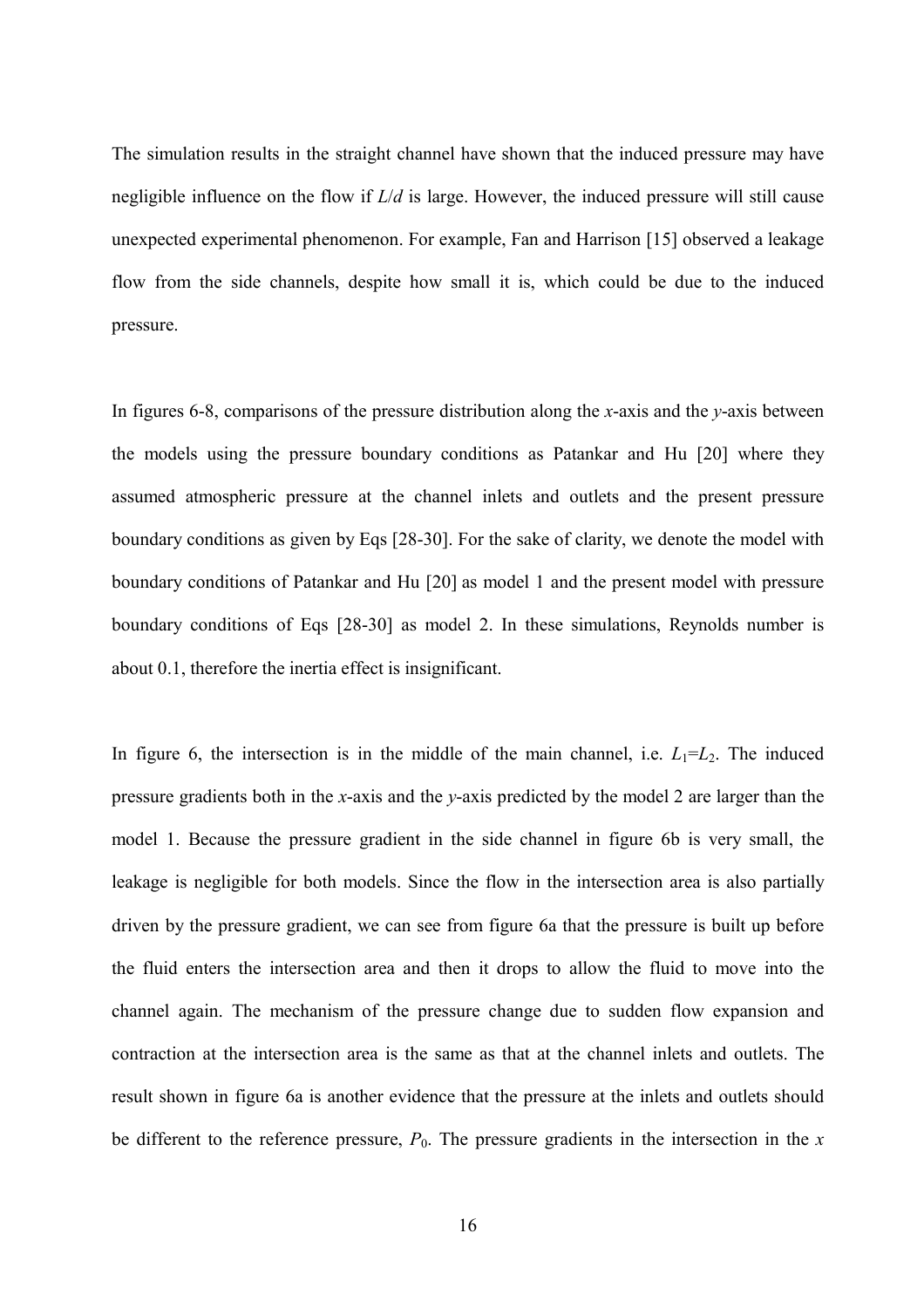direction for both models are nearly the same because of nearly identical flow rates. This is further confirmed in the simulation results presented in figures 7 and 8.

The difference between figures 7 and 8 is the location of intersection.  $L_1$  is 500  $\mu$ m and  $L_2$  is 1000 µm in figure 7 while they are 1000 and 500 µm respectively in figure 8. The different location of intersection leads to different leakage flow direction. Because of larger induced pressure gradients, pronounced leakages from the side channel to the main channel and vice *versa* are predicted by the model 2 in figures 7b and 8b. Fan and Harrison [15] observed a leakage only from the side channel to the main channel where the intersection is closer to the entrance of the main channel. They reverse the EOF direction so that the intersection is closer to the outlet but they did not detect the leakage. From the result presented in figure 8, we expect a leakage flow from the main channel to the side channel to occur. The model 1 significantly underpredicts or fails to predict the leakage.

From figure 6b, we can see the pressure at the side channel inlet is nearly the same as the reference pressure,  $P_0$ , due to neligibly small amount of leakage (the intersection is in the middle of main channel). More pronounced pressure difference to  $P_0$  is found at the inlet of the side channel in both figures 7b and 8b, which is caused by larger amount of leakages. If we compare the magnitude of the pressure drops at the inlet or the outlet with those at the intersection area, where the pressure drops are caused by the same mechanism, the pressure drops at the channel inlet and outlet are larger which are shown in figures 6a, 7a and 8a. This may attribute to the fact that the one side of the intersection area is still the main channel wall. Therefore, the flow is not fully expanded or contracted in the intersection area. At the same time, the zeta potential at this wall still generates pressure which offsets some pressure loss.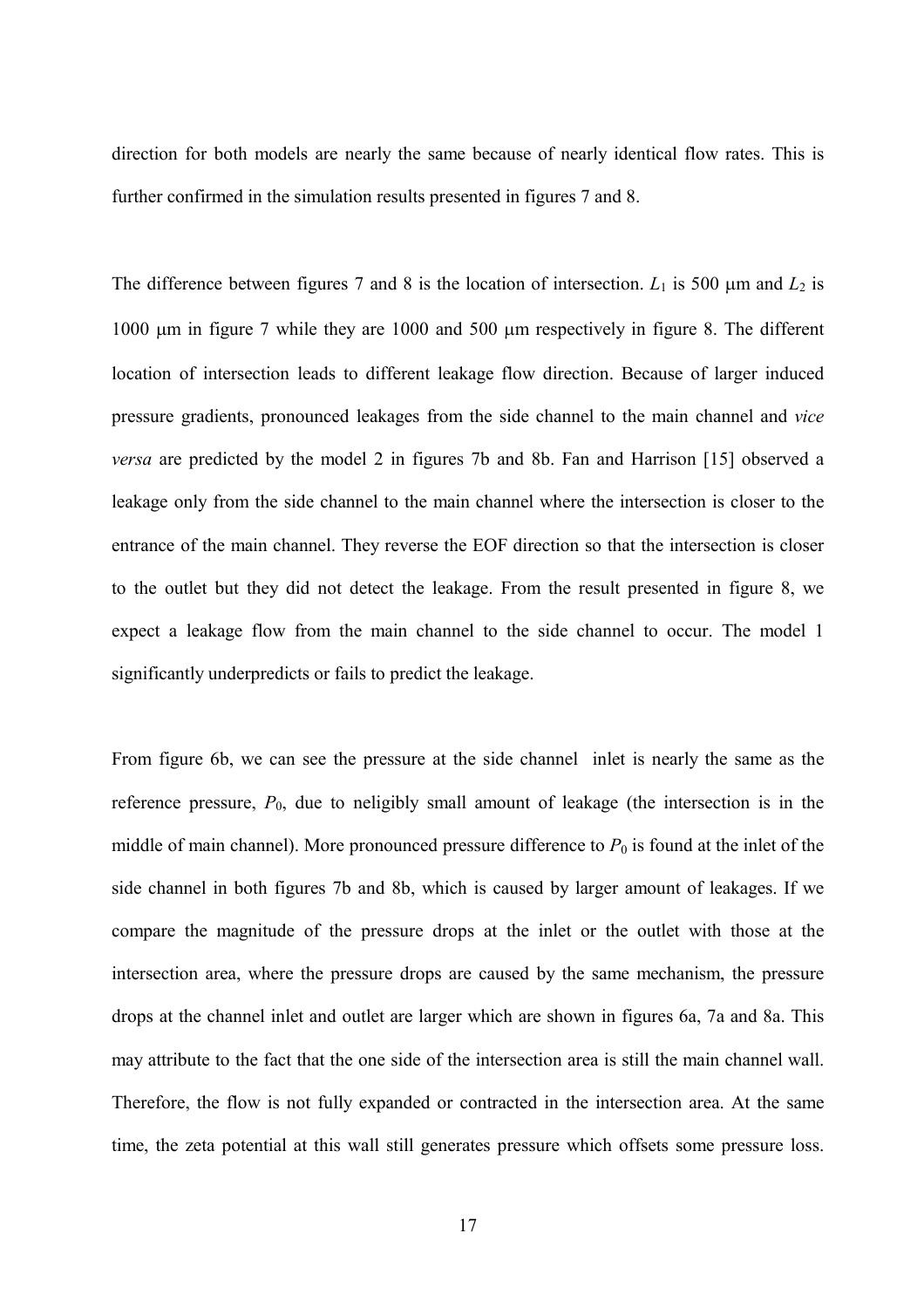Moreover, the length of the intersection is too short to allow the outflow to be fully developed, which may lead to a smaller pressure loss.

If the contagious leakage from a side channel needs to be prevented, the position of the intersection should be designed to be closer to the outlet of the main channel. Alternatively, it can be controlled by changing pressure at the side channel reservior, or applying an electric potential there [10]. In the present work, a two dimensional calculation is carried out in order to clearly identify the physical mechanism of a leakage flow. The precise prediction of leakage will depend on actual geometry of channels.

## **CONCLUSIONS**

The induced pressure in EOFs through channels does exist, which may have significant effect on enhancing flow dispersion rate. The reduction of volume flow rate due to this induced pressure can only be ignored for channels with large aspect ratio,  $L/d$ . Moreover, the pressure losses at the channel inlet and outlet, where the flow contracts and expands, are the key to understanding the leakage flow. The new boundary conditions at the channel inlet and outlet have been established which are capable of capturing the mechanism of the induced pressure gradient. The pressure distribution in a T shaped channel shows that the leakage flow can occur from the main channel to the side channel or *vice versa*, depending on the location of the intersection.

## **ACKNOWLEDGEMENT**

This work was carried out as part of the  $\mu$ FAST project with support from the Medical Research Council of UK under grant reference 57719.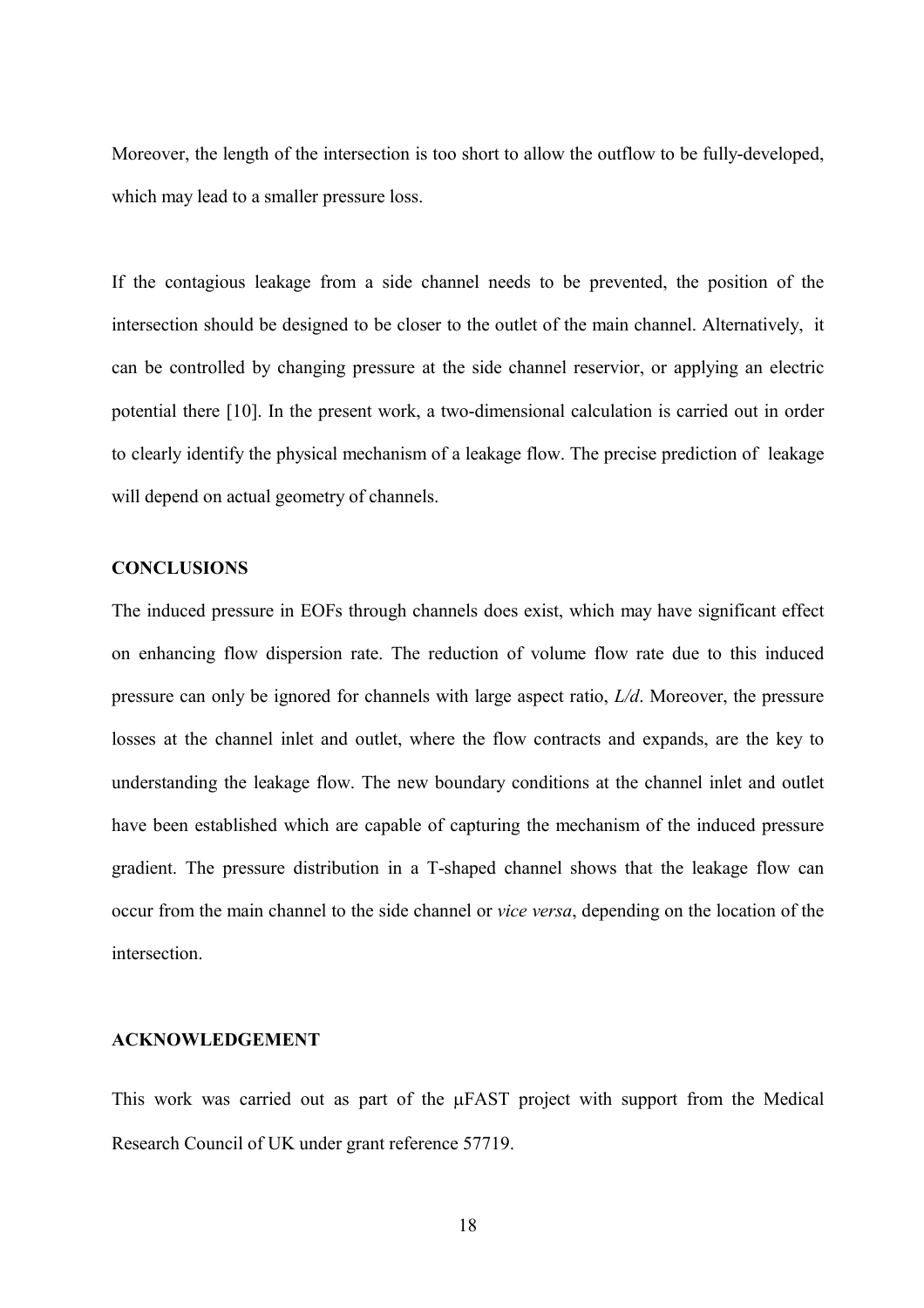#### **References**

- 1. Harrison, D. J., Manz, A., Fan, Z., Lüdi, H. and Widmer, H. M., Anal Chem. 64, 1926 (1992).
- 2. Harrison, D. J., Fluri, K., Seiler, K., Fan, Z., Effenhauser, C. S. and Manz, A., Science 261, 895 (1993).
- 3. Hadd, A. G., Raymond, D. E., Halliwell, J. W., Jacobson, S. C. and Ramsey, J. M., Anal. Chem. 69, 3407 (1997).
- 4. Herr, A. E., Molho, J. I., Santiago, J. G., Mungal, M. G. and Kenny, Y. W., Anal. Chem. 72, 1053 (2000).
- 5. Tang, T., Badal, M. Y., Ocvirk, G., Lee, W.E., Bader, D.E., Bekkaoui, F. and Harrison, D. J., Anal. Chem. 74, 725 (2000).
- 6. Yan, C., Dadoo, R., Zhao, H., Zare, R. N. and Rakestraw, D. J., Anal. Chem. 67, 2026 (1995).
- 7. Dittmann, M. M. and Rosing, G. P., J. Chromatogr., A. **744**, 63 (1996).
- 8. Choudhary, G. and Horváth, C., J. Chromatogr., A. **781**, 161 (1997).
- 9. Xiang, R. and Horváth, C., Anal. Chem. 74, 762 (2002).
- 10. Seiler, K., Fan, Z. H., Fluri, K. and Harrison, D. J., *Anal Chem.* 66, 3485 (1994).
- 11. McCormick, R. M., Nelson, R. J., Alonso Amigo, M.G., Benvegnu, D. J. and Hooper, H. H., Anal Chem. 69, 2626 (1997).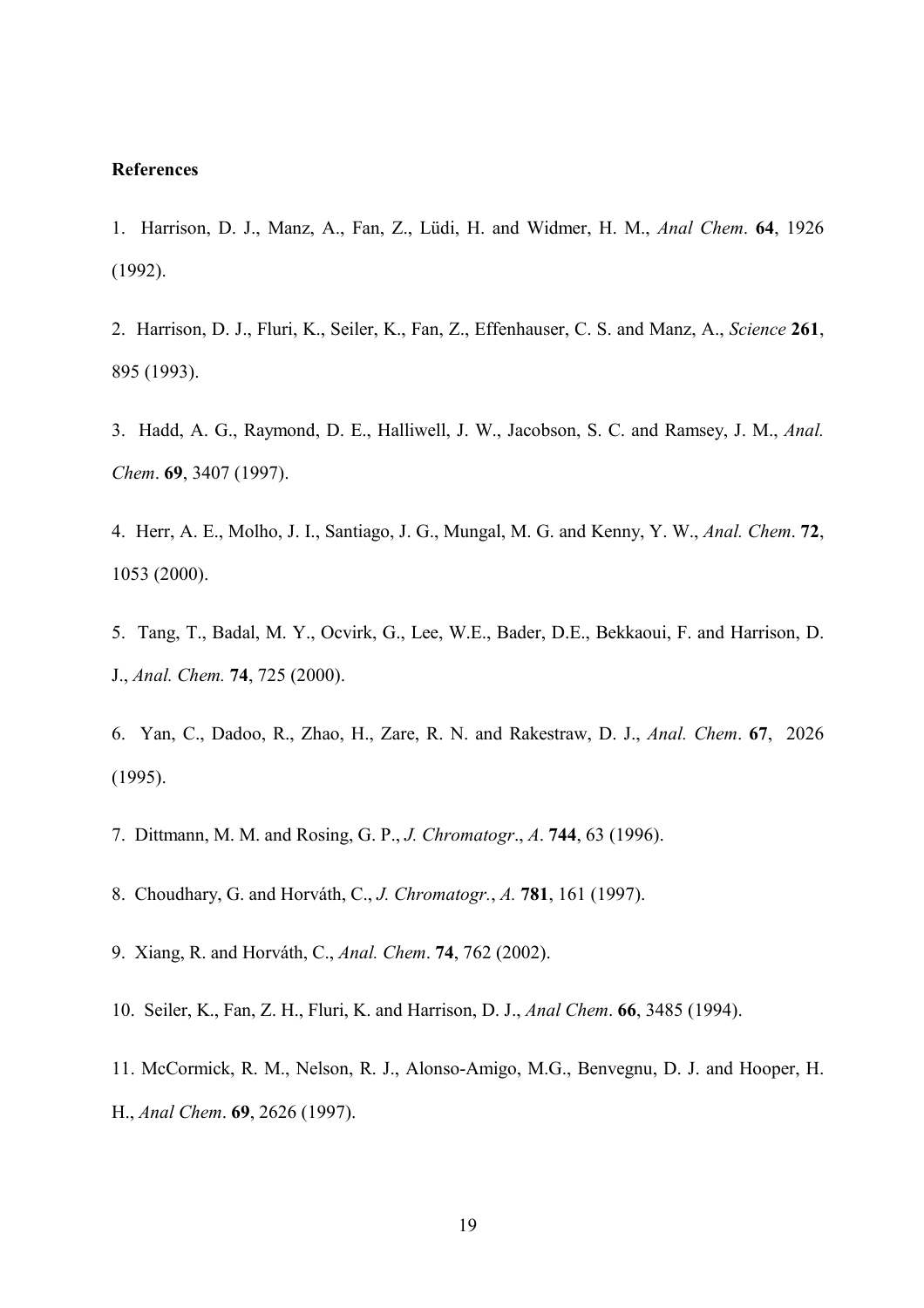12. Waters, L.C., Jacobson, S.C., Kroutchinina, N., Khandurina, J., Foote, R. S. and Ramsey, J. M., Anal. Chem. 70, 158 (1998).

13. Tallarek, U., Rapp, E., Scheenen, T., Bayer, E. and Van As, H., Anal. Chem. 72, 2292 (2000).

14. Polson, N. A., Hayes, M. A., Anal Chem. 312A-319A. (2001).

15. Fan, Z H. and Harrison, D. J., *Anal Chem.* 66, 177 (1994).

16. Seiler, K., Harrison, D. J. and Manz, A., *Anal Chem.* **65**, 1481 (1993).

17. Soderman, O. and Jonnson, B., J. Chem. Phys. **105**, 10300 (1996).

18. Mala, M., Li, D., Werner, C., Jacobasch, H. and Ning, Y. Int. J. Heat Fluid Flow 18, 489 (1997).

19. Molho, J. I., Herr, A. E., Kenny, T. W., Mungal, M. G., Deshpande, M., Gilbert, J. R., Garguilo, M. G., Paul, P. H., St. John, P. M., Woudenberg, T. M. and Connell, C., MEMS 66, 69 (1998).

- 20. Patankar, N.A. and Hu, H.H., *Anal Chem.* **70**, 1870 (1998).
- 21. Ermakov, S. V., Jacobson, S. C. and Ramsey, J. M., Anal. Chem. 70, 4494 (1998).
- 22. Hu, L., Harrison, J. D. and Masliyah, J. H., J. Colloid Interface Sci. 215, 300 (1999).
- 23. Mitchell, M. J., Qiao, R. and Aluru, N. R. J. MEMS 9, 435 (2000).
- 24. Bianchi, F., Ferrigno, R. and Girault, H. H., Anal. Chem. 72, 1987 (2000).
- 25. Yang, R. J., Fu, L. M. and Lin, Y. C., J. Colloid Interface Sci. 239, 98 (2001).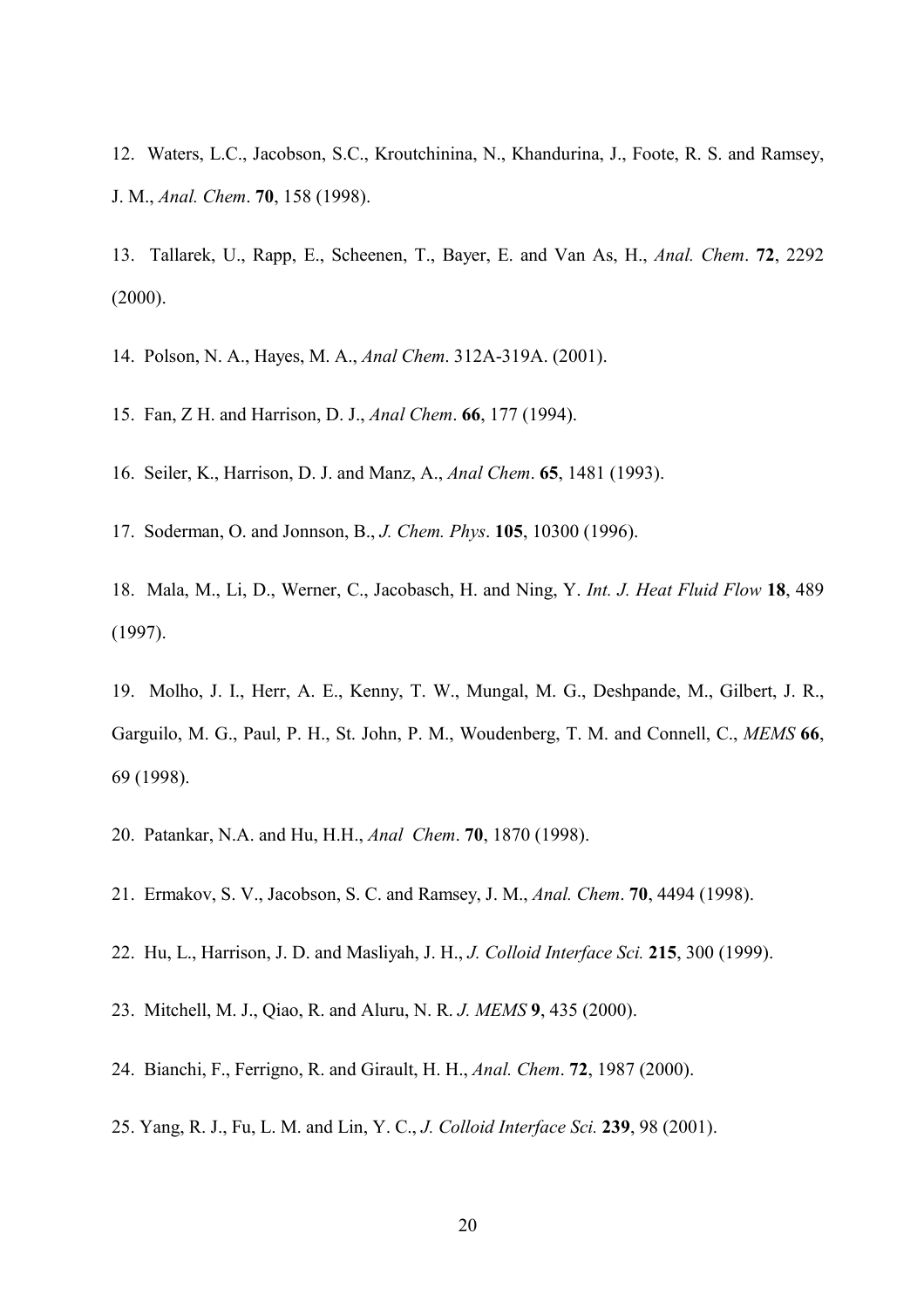- 26. Santiago, J. G., Anal. Chem. 73, 2353 (2001).
- 27. Dutta, P. and Beskok, A., *Anal. Chem.* **73**, 1979 (2001).
- 28. Liapis, A. I. and Grimes, B. A., *J. Chromatography A* 877, 181 (2000).

29. Sadri, R. M. and Floryan, J.M., Computers & Fluids 31, 133 (2002).

30. Hunter, R. J., "Foundations of Colloid Science (2<sup>nd</sup> ed.)." Oxford University Press, Oxford, 2001.

31. CFD Research Corporation, Cummings Research Park, 215 Wynn Drive, Huntsville, AL 35805, USA.

32 Ferziger, J.H. and Perić, M., "Computational methods for fluid dynamics  $(3<sup>rd</sup> ed.)$ " Springer, Berlin, 2002.

33. Chen R.Y., *J. Fluid Eng.* 95, 153 (1973).

34. Roscoe, R., *Philosophical Magazine* 40, 338 (1949).

35. Happel, J. and Brenner, H., "Low Reynolds Number Hydrodynamics." Prentice Hall, Inc., Englewood Clifs, N.J., 1965.

36. Ross, D., Johnson, T. J. and Locascio, L.E., *Anal Chem.* **73**, 2509 (2001).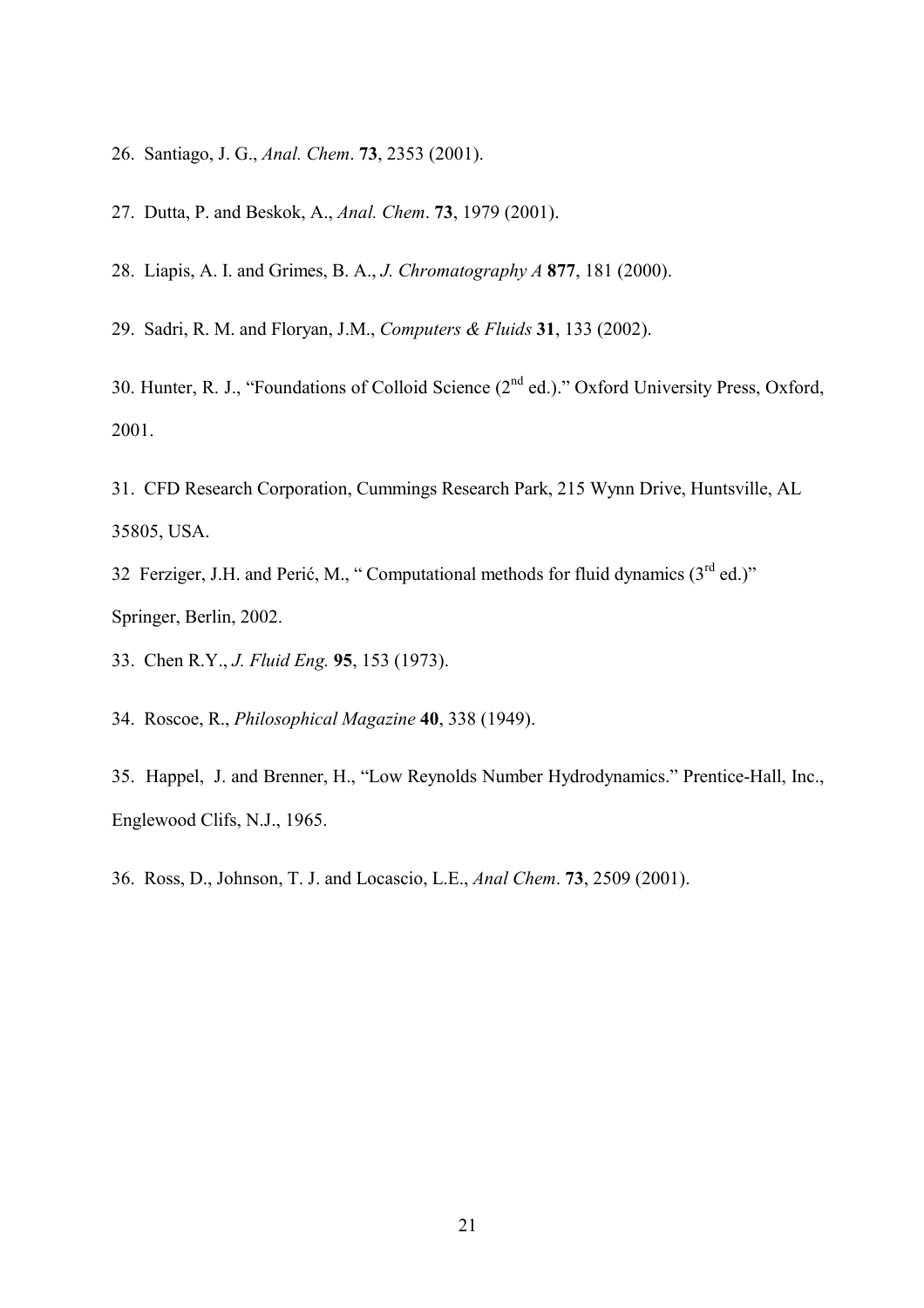

Figure 1. Schematic diagram of a) a two dimensional microchannel; b) pressure dissitribution along the *x*-axis of the channel.  $P_0$  is the reference pressure at the far field of the reserviors. The electroosmotic flow is from the reservoir 1 to the reservoir 2.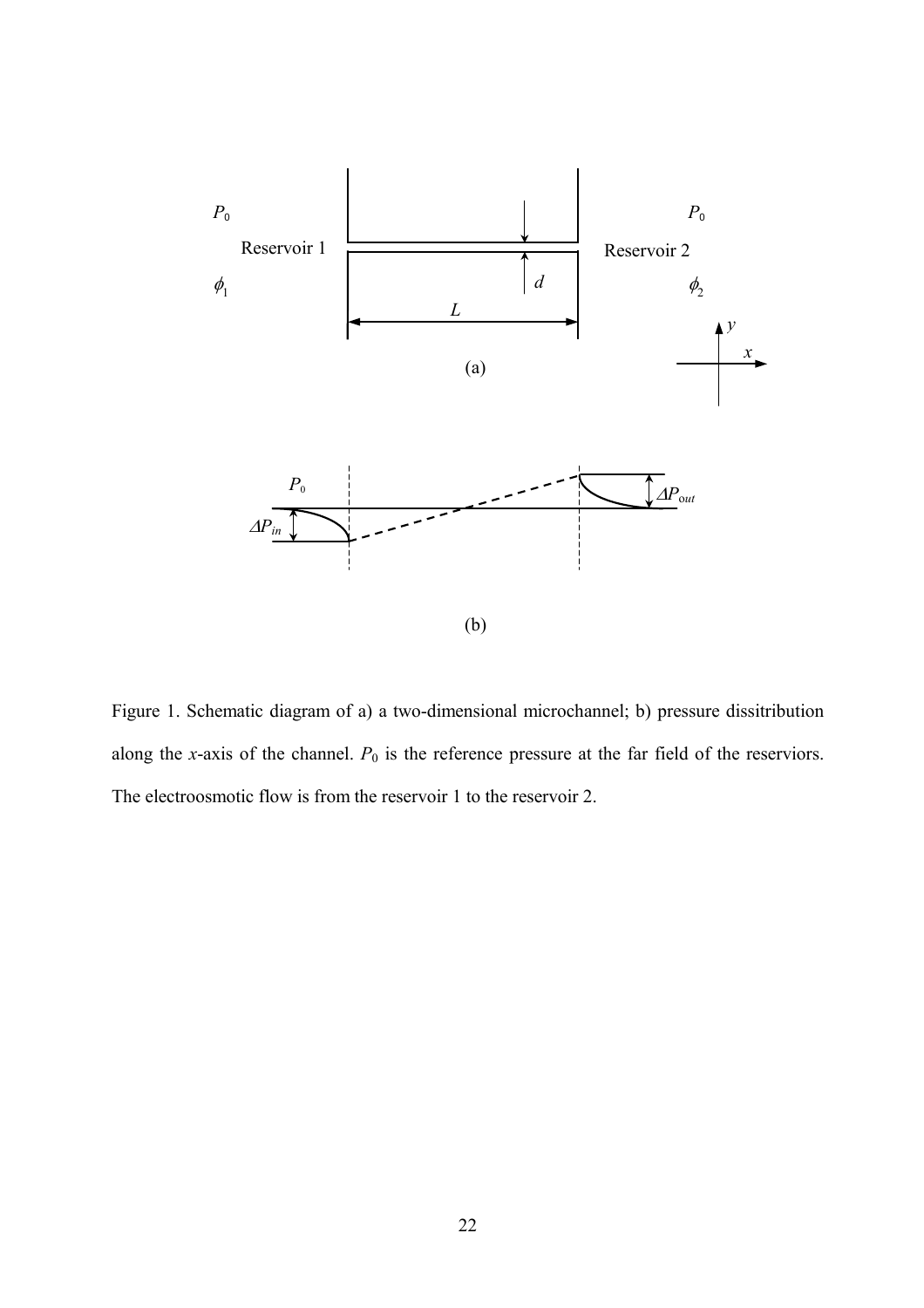

(a)



(b)

Figure 2. Pressure contours and flow development length  $l_d$  at a) the channel inlet and b) the channel outlet. Only small part of the reservoirs connected to the channel is shown.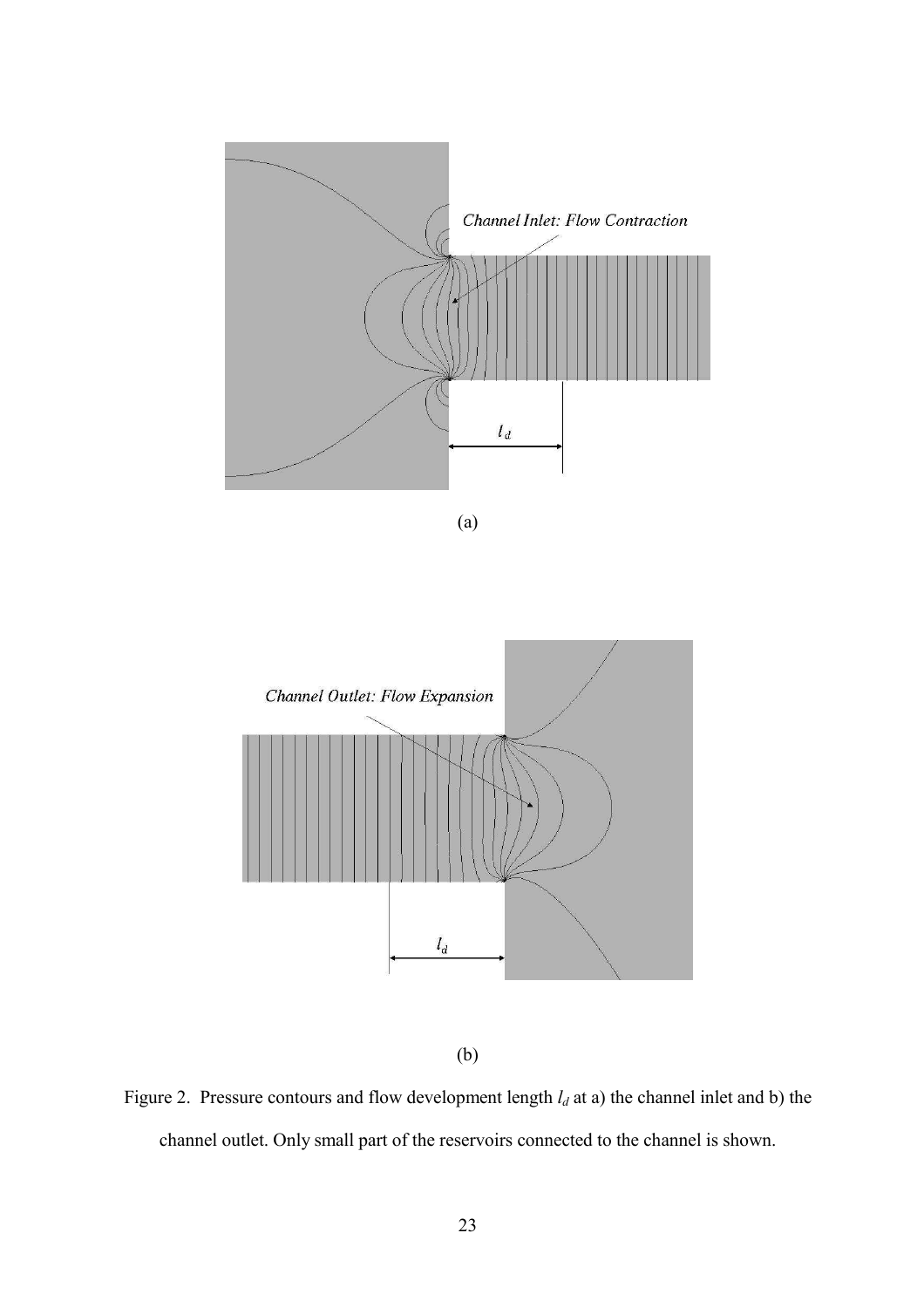

Figure 3. The effect of the aspect ratio of length and width, i.e.  $L/d$ , on the axial velocity profile, The ratio of channel thickness, d, to the Debye length,  $k^{-1}$ ,  $dk = 500$ .



Figure 4. The effect of  $L/d$  on reduction of volume flow rate due to the induced pressure gradient, The ratio of channel thickness, d, to the Debye length,  $k^{-1}$ ,  $dk = 500$ .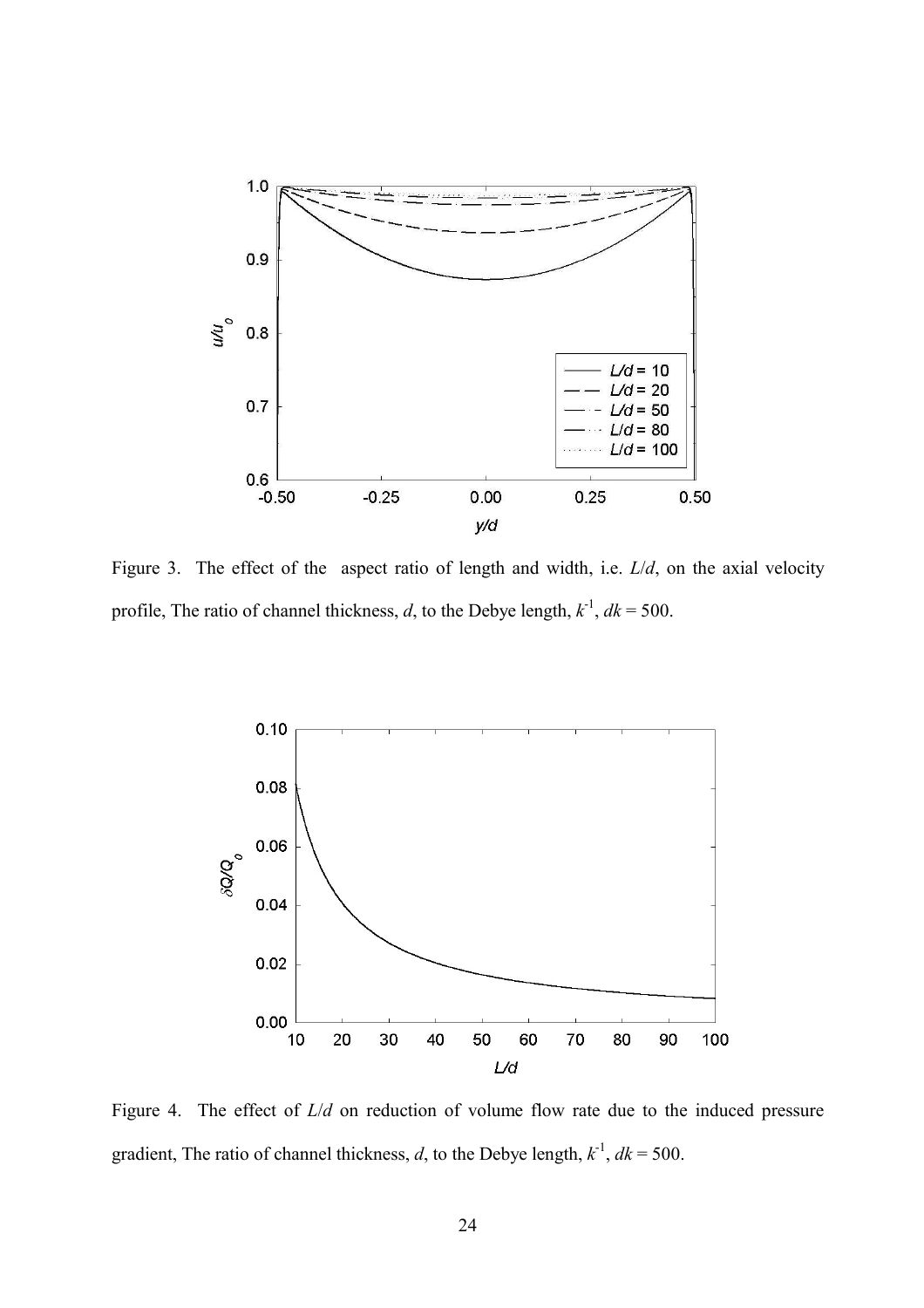

Figure 5. Schematic of the T-shaped channel,  $d=30 \mu m$ ,  $L=1500 \mu m$  and  $L_3=500 \mu m$ .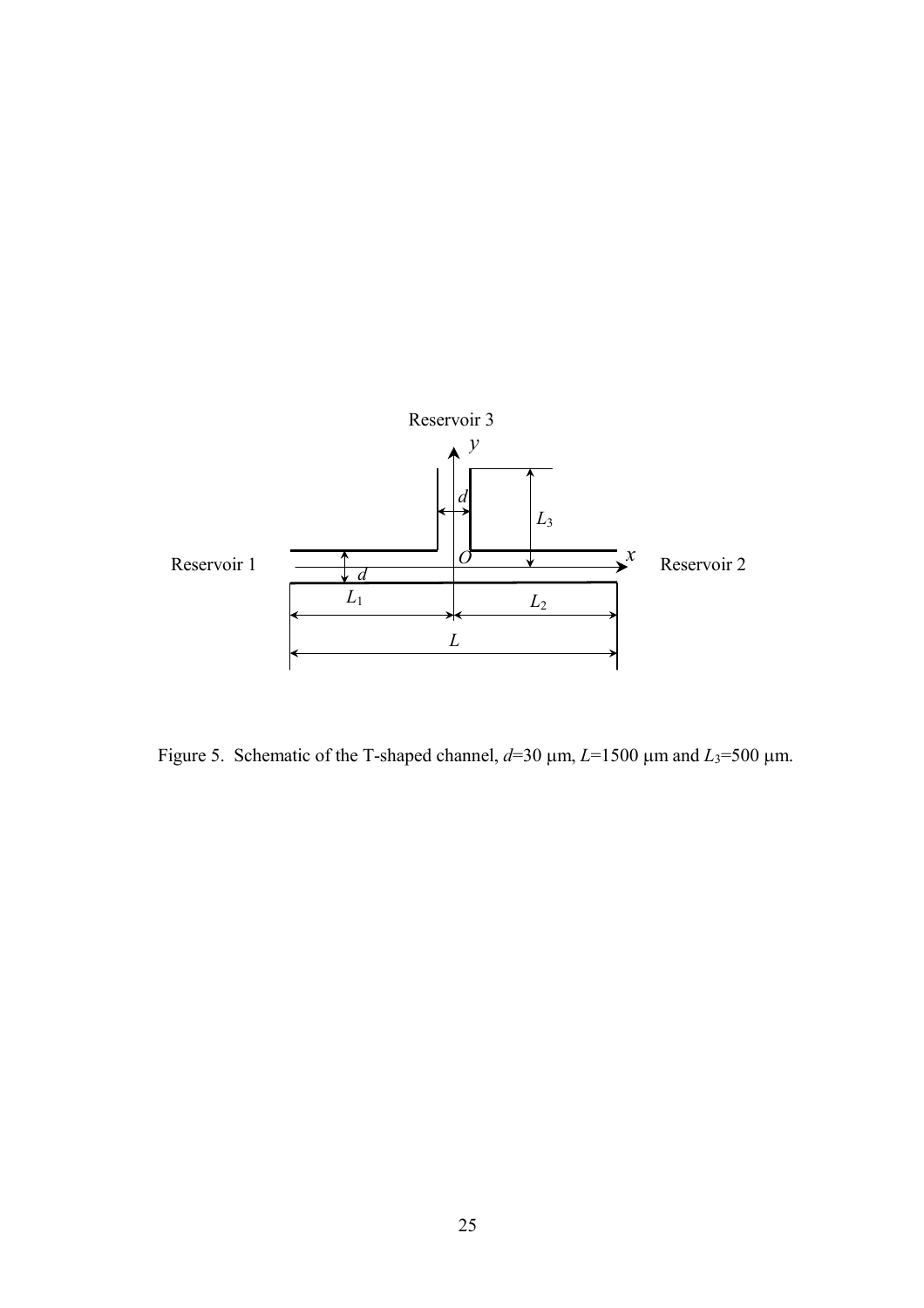

Figure 6. Pressure distribution along a)  $x$ -axis b)  $y$ -axis. Model 1 uses the reference pressure,  $P_0$ , for the pressure at the channel inlets and outlets, and Model 2 uses Eqs [28-30] for boundary conditions. The intersection is in the middle of main channel.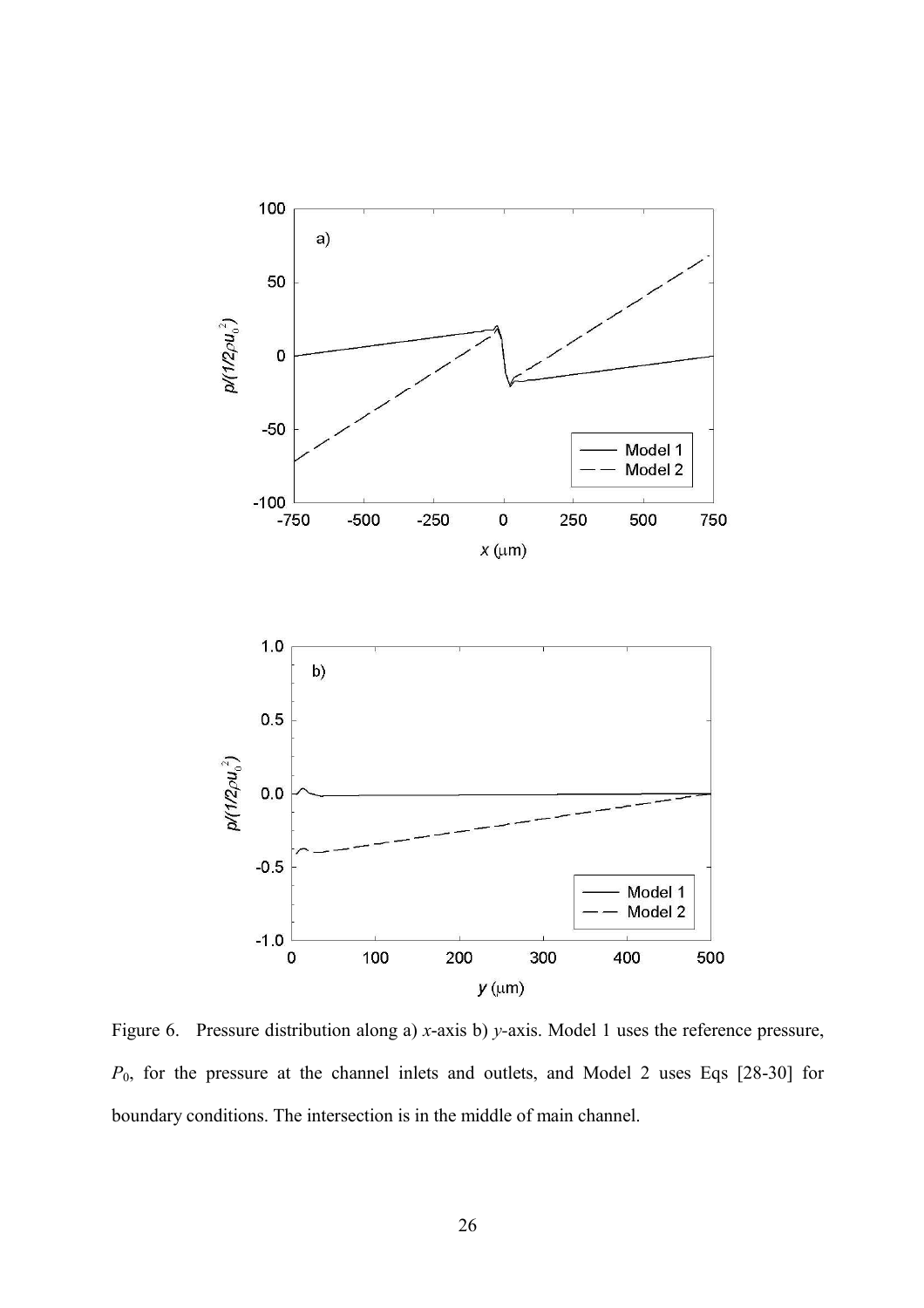

Figure 7. Pressure distribution along a)  $x$ -axis b)  $y$ -axis. Model 1 uses the reference pressure,  $P_0$ , for the pressure at the channel inlets and outlets, and Model 2 uses Eqs [28-30] for boundary conditions. The intersection is close to the main channel inlet.